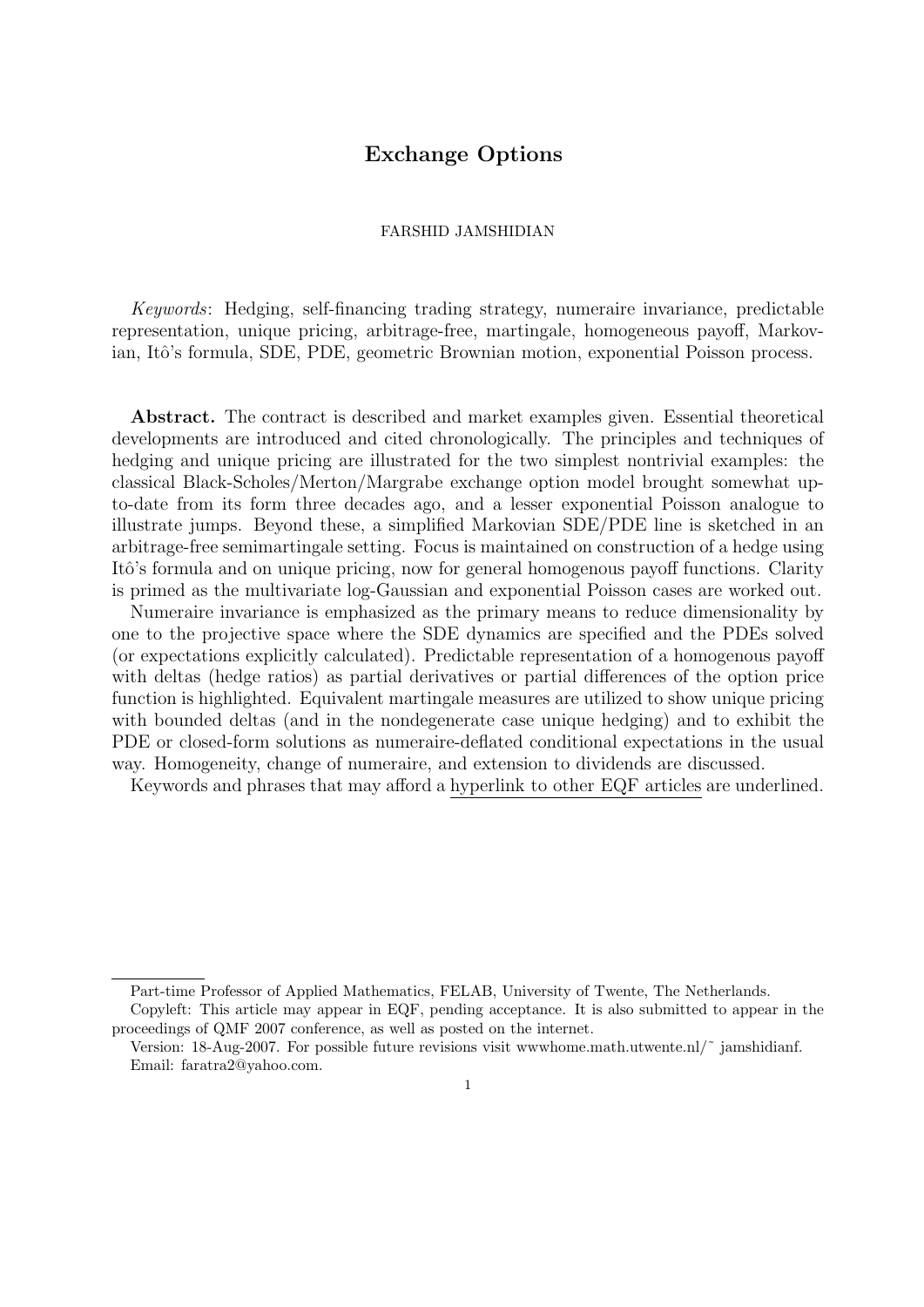# 1. Introduction

1.1. Definition and examples. A (European) exchange option is a contract that gives the buyer the right to exchange two (possibly dividend-paying) assets  $A$  and  $B$  at a fixed expiration time T, say to receive A and deliver (pay)  $B$ ; so, the option payoff is

$$
(A_T - B_T)^+ := \max(A_T - B_T, 0).
$$

(American and Bermudan exchange options are complicated by early optimal exercise and not discussed here.) An ordinary (European) call or put on an asset struck at K can be viewed as in [9] as an option to exchange the asset with the T-maturity zero-coupon bond of principal K. More generally, a call or put on an s-maturity forward contract  $(s > T)$  on a (say) zero-dividend asset is equivalent to an option to exchange the asset at time  $T$  with an s-maturity zero-coupon bond. Options to exchange two stocks or commodities provide good hypothetical examples but are not prevalent in the market place.

Exchange options are related to spread options with time-T payoffs of the form  $(X-Y)^+$ , given two prescribed time-T observables  $X$  and  $Y$ . A common structure is a CMS spread option, with X and Y say the 20-year and 2-year spot swap rates at time  $T$ . A spread option can be viewed as an exchange option when there exist (or can be replicated) two zero-dividend assets A and B such that  $A_T = X$  and  $B_T = Y$ . In the CMS case, A and B can be taken as the time-T coupons of two CMS bonds or swaps. Exchange options on dividend-paying assets are in practice reduced to the zero-dividend case in a similar way.

Interest-rate swaptions, including caplets and floorlets as one-period special cases, can be viewed both as ordinary call or put options struck at par on coupon bonds, or more directly as options to exchange the fixed and floating cashflow legs of a swap. The latter is the standard as it imposes the classical assumption of a lognormal ratio  $A_T/B_T$  on the forward swap rate (a swap-curve concept) rather than on the forward coupon bond price.

An exchange option is related to its reverse by parity:  $(Y - X)^{+} = (X - Y)^{+} + Y - X$ . (So an American option to exchange two fixed zero-dividend assets is not exercised early.)

1.2. Pricing and hedging approaches. The exchange option is a special case of a pathindependent contingent claim with payoff a homogenous function of the underlying asset prices at expiration. It is governed by the same general theory. One makes sure that the underlying assets are arbitrage free which implies there are no free lunches in a strong sense. If the payoff can be attained by a sufficiently regular self-financing trading strategy (SFTS) (e.g. bounded number of shares or "deltas") then the law of one price holds and the option price at each time is defined as the value of the self-financing portfolio. Otherwise arbitrage-free pricing is not unique. We will not discuss this case, but only mention that one approach then chooses a linear pricing kernel (e.g., the minimal measure) among the many then available, and another is nonlinear based on expected utility maximization.

Payoff replication by a SFTS is a question of predictable representation. As the payoff in this case is a path-independent function of the underliers, it natural that the option price and deltas too be functions of time and the underliers at that time. This has been the traditional Markovian approach, beginning with Black and Scholes [1] and immediate extension by Merton [9]. Their simple choice of a geometric Brownian motion for the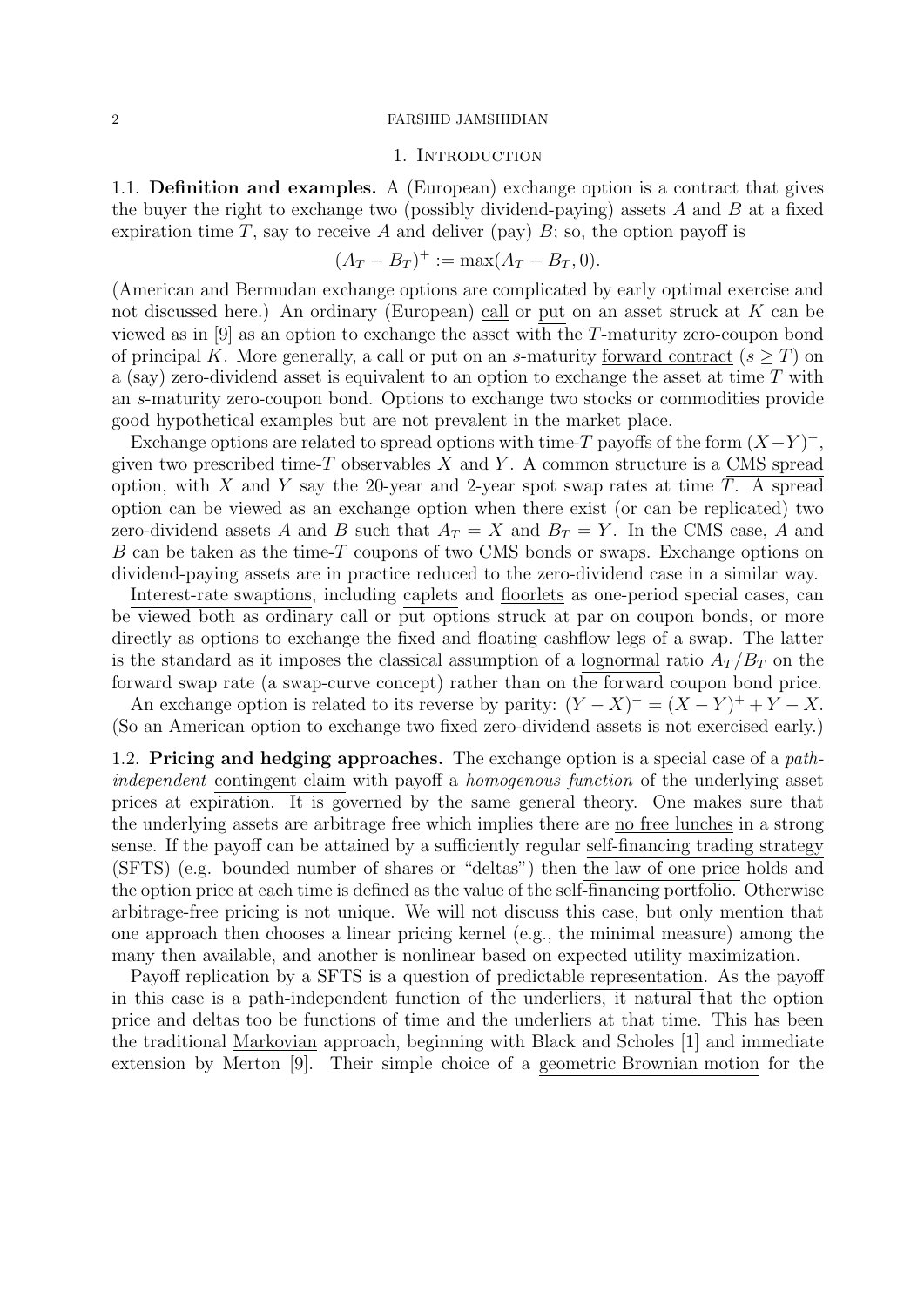underlying asset in [1] and more generally of a deterministic-volatility forward price process in [9] meant that the underlying stochastic differential equation (SDE) and the associated partial differential equation (PDE) had constant coefficients (in log-state). Itô's formula was applied to construct a riskless hedge, with the deltas (hedge ratios) simply given by partial derivatives of the option price function, the unique solution to the PDE.

Black and Scholes constructed a SFTS for a call option struck at K by dynamically rebalancing long positions on the underlying asset A financed by shorting the riskless money market asset  $B^* = (e^{rt})$ , post an initial investment equal the option price. Merton's extension to stochastic interest rate r treated the call as an option  $C$  to exchange the asset  $A$ with the  $T$ -maturity zero-coupon bond  $B$  of principal  $K$ . The Black-Scholes model corresponded to a deterministic bond price  $B_t = e^{-r(T-t)}K$ , but now in general B had infinite variation. The former's simplicity was nonetheless recaptured by exploiting the homogenous symmetry of the option payoff to reduce dimensionality by one, in effect a projective transformation that hedged the forward option contract  $F := C/B$  with trades in the forward asset  $X := A/B$ . The relevant volatility was accordingly the forward price volatility. A SFTS in the two assets and Itô's formula led to a PDE for the homogenous option price function  $C(t, A, B)$  and an equivalent PDE for the forward option price function  $F(t, X)$ .

Margrabe [8] extended [9] to an option to exchange any two correlated assets assuming constant volatilities. He observed akin [9] that the self-financing equation with  $\partial C/\partial A$  and  $\partial C/\partial B$  as deltas is by Itô's formula equivalent to  $C(t, A, B)$  satisfying a PDE with no first order terms in  $A, B$ . Choosing C as the homogenized Black-Scholes function, it followed by Euler's formula for homogenous functions that  $\partial C/\partial A$  and  $\partial C/\partial B$  formed in fact a SFTS. The result demonstrated that (in this case) the exchange option is replicated by dynamically going long in  $A$  and short in  $B$ , with no trades in any other asset. (This fails in general, e.g., a bond exchange option in a  $k \geq 3$  factor non-Gaussian short-rate model.) "Taking asset two as numeraire," [8] also presented (acknowledging Stephen Ross) a key financial invariance argument as a heuristic alternative to the PDE algebraic proof of [9], reducing to a call on  $A/B$  struck at 1 in the Black-Scholes model with zero interest rate.

Martingale theory leads to a conceptual as well as computationally practical representation of solutions to the PDEs that describe option prices as a conditional expectation of terminal payoff. Harrison and Kreps [5] and Harrison and Pliska [6] developed in related papers an equivalent martingale measure framework that not only made this fruitful representation of the option price available, but laid a more general and probabilistic formulation of the notion of a dynamic hedge, or its mirror image, a replicating SFTS. Their arbitrage-free semimartingale approach does permit path dependency, yet accommodates Markovian SDE/PDE models even nicer. They took the money market asset  $B^*$  as a tradable entering any hedge, giving it a general stochastic form  $B_t^* = e^{\int_0^t r_s ds}$  for discounting payoffs before expectation. In concert with Black-Scholes but contradistinction to Merton and Margrabe, the finite variation asset  $B^*$  was their exclusive choice of numeraire.

With the advent of the forward measure sometime later it was evident that Merton's choice of an infinite variation zero-coupon bond  $B$  as the financing hedge instrument fitted equivalent martingale measure theory perfectly well, leading no less to quicker derivations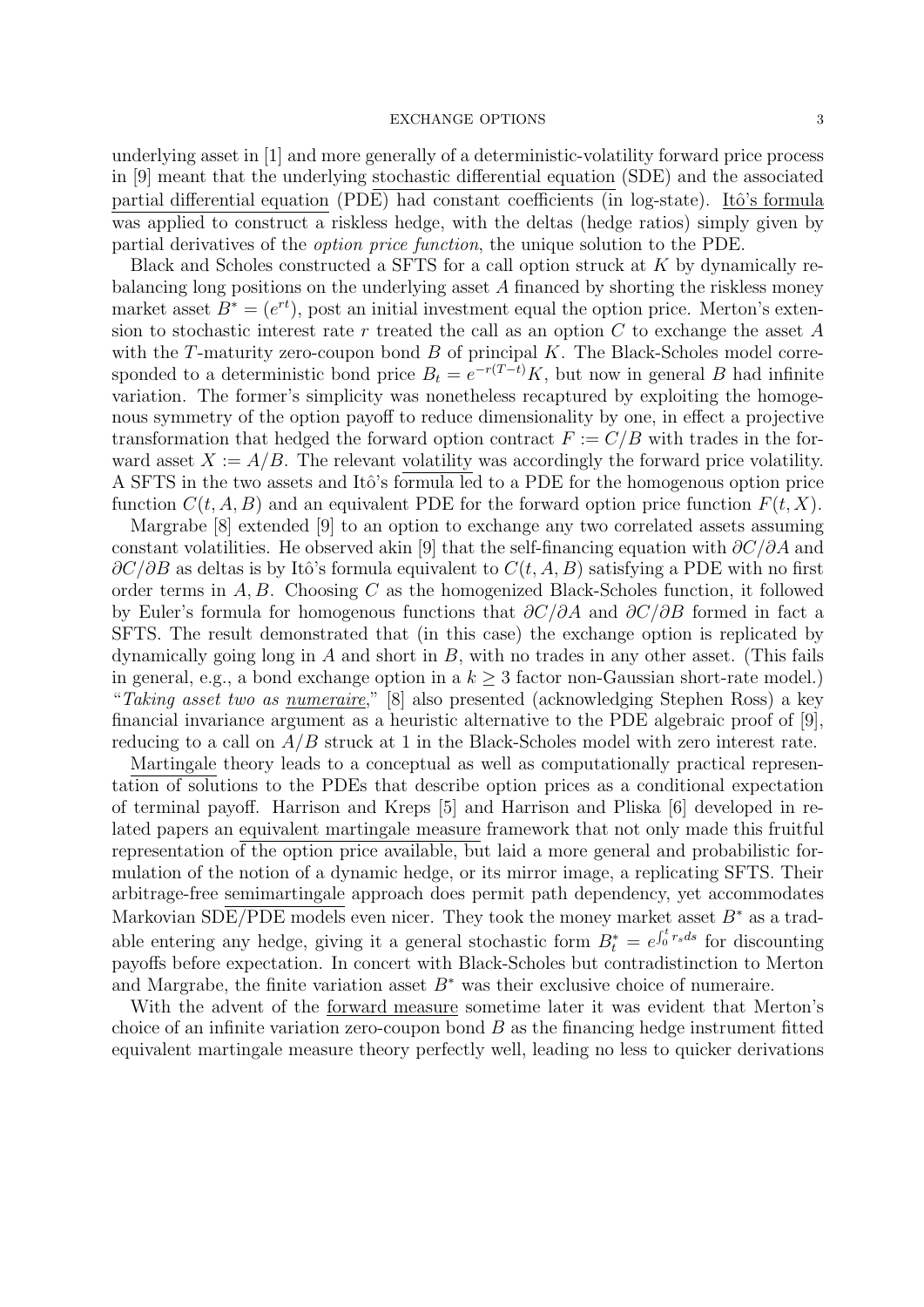of concrete pricing formulae than  $B^*$ , as discounting is conveniently performed outside the expectation (see, e.g., [7] and [4]). Another useful numeraire was one by Neuberger [10] to price interest-rate swaptions. Viewed as an option to exchange the fixed and floating swap cashflows, the assets' ratio  $A/B$  represents the forward swap rate here. Assumed in [10] to have deterministic volatility yielded a model that has since served as industry standard to quote swaption implied volatilities. It is noteworthy that here the ratio  $A/B$ has deterministic volatility but A and B themselves decidedly do not. In time, El-Karoui et. al. [4] showed that one can basically change numeraire to any asset  $B$  and associate to it an equivalent measure under which  $A/B$  is a martingale for every other asset A.

Today option pricing and hedging theory has advanced farther and in many directions. Especially relevant to our discussion of exchange options is the principle of numeraire invariance and arbitrage-free modelling. For in-depth study of these and related topics we refer to Duffie [3] and Delbaen and Schachermayer [2] among other excellent books. Our approach is to concentrate the modelling in "projective coordinate"  $X := A/B$ , and impose for the most part conditions that are invariant under the transformation  $X \mapsto 1/X$ .

# 2. The deterministic-volatility and exponential-Poisson models

The option to exchange two assets with a *deterministic volatility*  $\sigma(t)$  of the asset price ratio  $X = A/B$  is celebrated as the simplest nontrivial example in option pricing theory. Its classical Black-Scholes/Merton option price function and explicit representation of the "deltas" ("hedge ratios") illustrate the principles that underline options in many assets with arbitrary homogenous payoffs and more general dynamics. There is another concrete albeit little known example with simple jumps in  $X$  involving the Poisson rather than the normal distribution. The pattern is similar, the main difference being that the deltas are the partial differences rather than the partial derivatives of the option price function.

We fix throughout a stochastic basis  $(\Omega, (\mathcal{F}_t), \mathcal{F}, \mathbb{P})$  with time horizon  $t \in [0, T], T > 0$ . In this section we fix two *zero-dividend* assets with price processes  $A = (A_t)$  and  $B = (B_t)$ .

2.1. The exchange option price process. When  $A$  and  $B$  are semimartingales, we call a pair  $(\delta^A, \delta^B)$  of (locally) bounded predictable processes a (locally) bounded self-financing trading strategy (SFTS) (see more generally Sec. 3.1) if  $C = C_0 + \int \delta^A dA + \int \delta^B dB$ , where

$$
(2.1) \tC = \delta^A A + \delta^B B.
$$

Clearly C is then a semimartingale,  $\Delta C = \delta^A \Delta A + \delta^B \Delta B$ , hence  $C_- = \delta^A A_- + \delta^B B_-$ .

The differential form of the self-financing equation is often handy:

(2.2) 
$$
dC = \delta^A dA + \delta^B dB.
$$

SFTSs form a linear space. If there exists a unique *bounded* SFTS  $(\delta^A, \delta^B)$  such that

(2.3) 
$$
C_T = (A_T - B_T)^+,
$$

then one is justified to call C the exchange option price process and  $\delta^A$  and  $\delta^B$  the deltas.

Assume now the semimartingales A and B are positive and have positive left limits. The numeraire invariance principle (see Sec 2.3 and more comprehensively Sec 3.2) states that if  $(\delta^A, \delta^B)$  is a locally bounded SFTS then  $C = \delta^A A + \delta^B B$  satisfies  $d(\frac{C}{B})$  $\left(\frac{C}{B}\right) = \delta^A d\left(\frac{A}{B}\right)$  $\frac{A}{B}$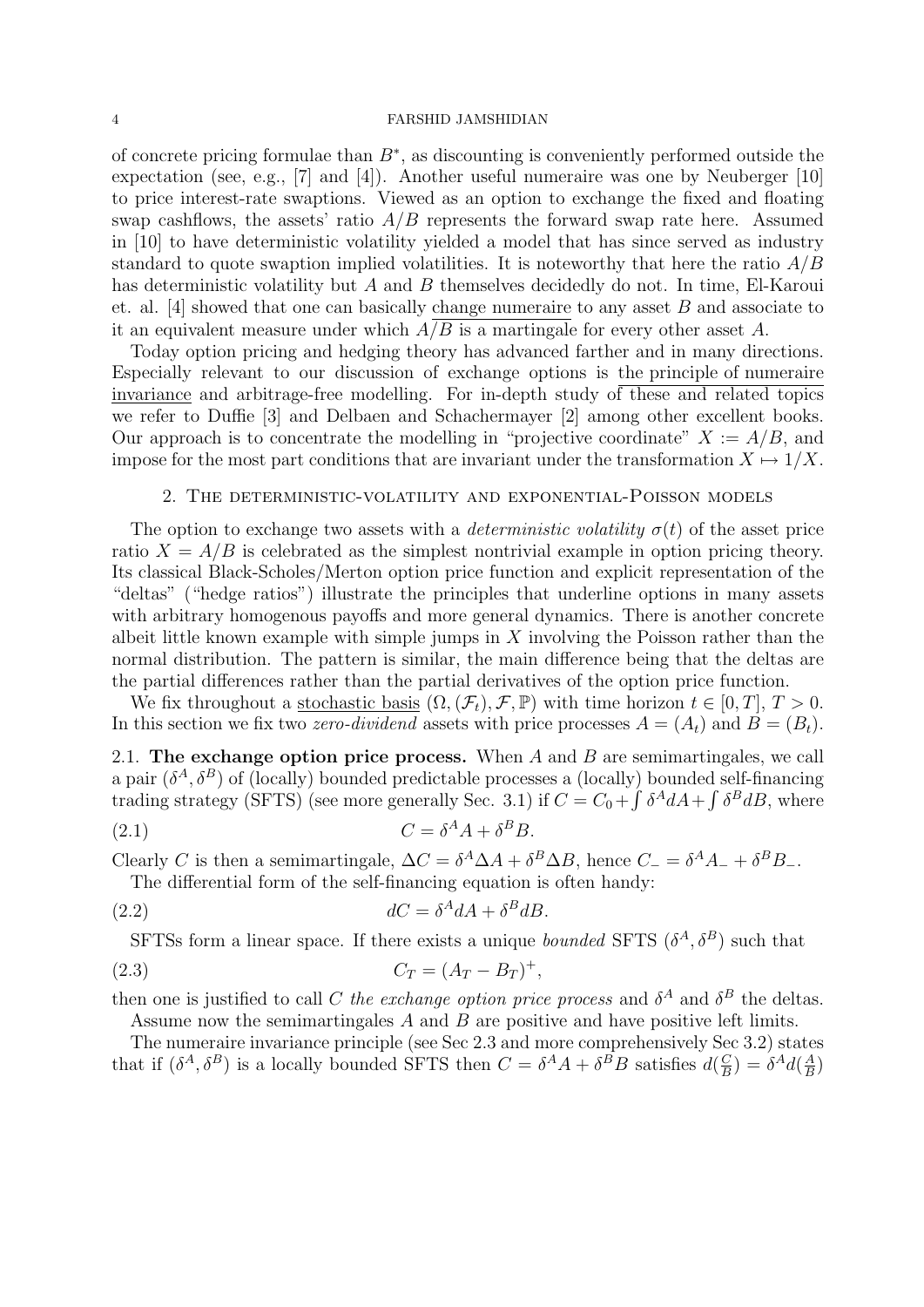(Ditto by symmetry with A as numeraire.) This is useful for uniqueness. Numeraire invariance also states the converse: if C is a semimartingale and  $\delta^A$  a locally bounded predictable process such that  $d\left(\frac{C}{R}\right)$  $\left(\frac{C}{B}\right) = \delta^A d\left(\frac{A}{B}\right)$  $\frac{A}{B}$ ), then  $(\delta^A, \delta^B)$  is a SFTS and (2.1) and (2.2) hold, where  $\delta^B = \frac{C_-}{B}$  $\frac{C_{-}}{B_{-}}-\delta^{A}\frac{A_{-}}{B_{-}}$  $\frac{A_{-}}{B_{-}}$ . This reduces existence to finding an  $F_0$  and  $\delta^A$  such that

$$
(\frac{A_T}{B_T} - 1)^+ = F_0 + \int_0^T \delta_t^A d(\frac{A_t}{B_t}).
$$

The exchange option price process is then the semimartingale  $C = B(F_0 + \int \delta^A d(\frac{A}{B}))$  $\frac{A}{B})$ ).

Numeraire invariance in effect reduces general option pricing and hedging to a market where one of the asset price processes equals 1 identically. The remaining task is to find the above "projective" predictable representation of the ratio payoff against the ratio process.

2.2. Deterministic-volatility exchange option model. Let  $\sigma(t) > 0$  be a continuous positive function. Define the Black-Scholes/Merton projective option price function

(2.4) 
$$
f(t,x) := x\delta_A(t,x) + \delta_B(t,x)
$$

on  $t \leq T$ ,  $x > 0$ , where  $\delta_A(T, x) := 1_{x>1}$ ,  $\delta_B(T, x) := -1_{x>1}$ , and for  $t < T$ , √ √

(2.5) 
$$
\delta_A(t,x) := N\left(\frac{\log x}{\sqrt{\nu_t}} + \frac{\sqrt{\nu_t}}{2}\right), \quad \delta_B(t,x) := -N\left(\frac{\log x}{\sqrt{\nu_t}} - \frac{\sqrt{\nu_t}}{2}\right),
$$

where  $\nu_t := \int_t^T \sigma^2(s)ds$  and  $N(\cdot)$  is the <u>normal distribution function</u>. The function  $f(t, x)$ is continuous, and on  $t < T$  is  $C^1$  in t and analytic in x. Also,  $-1 \le \delta_B \le 0 \le \delta_A \le 1$ , and

$$
f(T, x) = (x - 1)^+, \quad \frac{\partial f}{\partial x}(t, x) = \delta_A(t, x).
$$

As is well known and seen in Sec. 2.9 or 3.6, the function  $f(t, x)$  is the unique  $C^{1,2}$  (on  $t < T$ ) solution with bounded partial  $\frac{\partial f}{\partial x}(t, x)$  subject to  $f(T, x) = (x - 1)^+$  of the PDE

(2.6) 
$$
\frac{\partial f}{\partial t}(t,x) + \frac{1}{2}\sigma^2(t)x^2 \frac{\partial^2 f}{\partial x^2}(t,x) = 0.
$$

Assume now  $A = BX$  for some positive continuous semimartingale  $X > 0$  satisfying

(2.7) 
$$
d[\log X]_t = \sigma^2(t)dt. \qquad (A = BX)
$$

Under this assumption, one traditionally defines the exchange option price process C by

(2.8) 
$$
C := BF, \quad F = (F_t), \quad F_t := f(t, X_t).
$$

Clearly,  $C_T = (A_T - B_T)^+$ . The definition is justified using the continuous semimartingales

(2.9) 
$$
\delta_t^A := \delta_A(t, X_t) = \frac{\partial f}{\partial x}(t, X_t), \qquad \delta_t^B := \delta_B(t, X_t) = F_t - \delta_t^A X_t.
$$

Clearly,  $C = \delta^A A + \delta^B B$ , and the deltas are bounded:  $0 \leq \delta^A \leq 1$  and  $-1 \leq \delta^B \leq 0$ . Since  $f(t, x)$  satisfies the PDE (2.6) (as directly verified) and  $\frac{\partial f}{\partial x}(t, X_t) = \delta_t^A$ , by Itô's formula the continuous semimartingale  $F := (f(t, X_t))$  satisfies the predictable representation

$$
(2.10) \t dF = \delta^A dX.
$$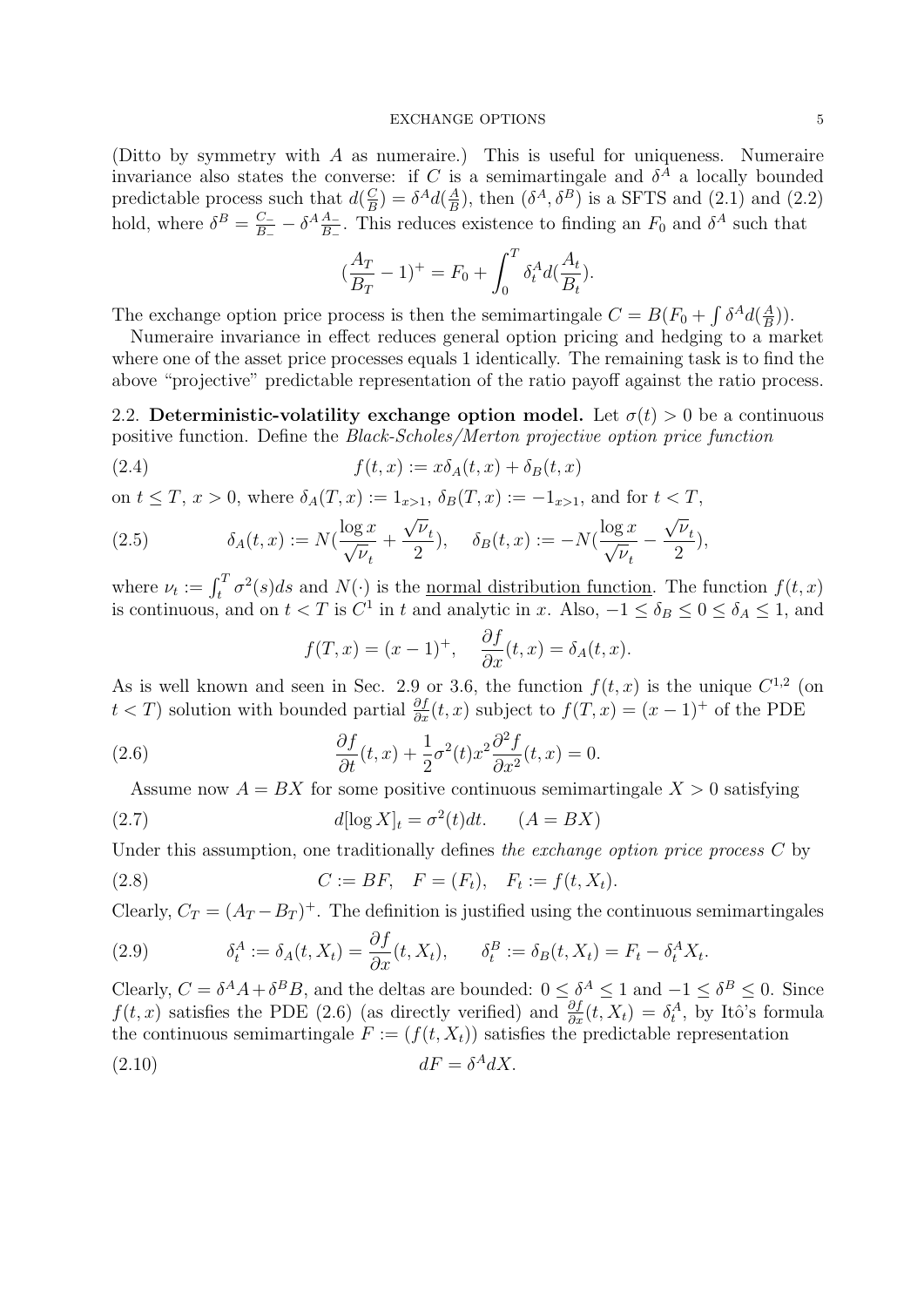If at this stage we assume  $B$  is a semimartingale, then  $A$  and  $C$  are semimartingales too, and by the invariance principle next,  $dC = \delta^A dA + \delta^B dB$  and  $(\delta^A, \delta^B)$  is a bounded SFTS.

2.3. Numeraire invariance. Let X and F and be two semimartingales and  $\delta^A$  be a locally bounded predicable process such that  $dF = \delta^A dX$ . Set  $\delta^B = F - \delta^A X$ . Clearly  $\delta^B = F_+ - \delta^A X_-\$  since  $\Delta F = \delta^A \Delta X$ . Let B be any semimartingale. Set  $A = BX$ ,  $C = BF$ . Clearly  $C = \delta^A A + \delta^B B$ . We claim  $dC = \delta^A dA + \delta^B dB$ , so  $(\delta^A, \delta^B)$  is a SFTS.

Indeed, this follows by applying Itô's product rule to  $BF$ , then substituting  $dF = \delta^A dX$ and  $F_{-} = \delta^{B} + \delta^{A} X_{-}$ , followed by Itô's product rule on  $BX$ :

$$
dC = d(BF) = B_dF + F_dB + d[B, F]
$$
  
= B<sub>o</sub> $\delta^A dX + (\delta^B + \delta^A X_{-})dB + \delta^A d[B, X]$   
=  $\delta^A d(BX) + \delta^B dB = \delta^A dA + \delta^B dB.$ 

Conversely, if A and B are semimartingales with  $B, B_{-} > 0$  and  $(\delta^{A}, \delta^{B})$  is a SFTS, then  $d(\frac{C}{B})$  $\frac{C}{B}$ ) =  $\delta^A d(\frac{A}{B})$  $\frac{A}{B}$ ), where  $C = \delta^A A + \delta^B B$ . (See Sec. 3.2 for a more lucid treatment.)

2.4. Exponential Poisson exchange option model. Assume that the two zero-dividend asset price processes A and B satisfy  $A = BX$ , where X is a semimartingale satisfying

$$
(2.11) \t\t X_t = X_0 e^{\beta P_t - (e^{\beta} - 1)\lambda t}
$$

for some constants  $\beta \neq 0$ ,  $\lambda > 0$  and semimartingale P such that  $[P] = P$  and  $P_0 = 0$  (so,  $P_t = \sum_{s \leq t} 1_{\Delta P_s \neq 0}$ . Define the projective option price function  $f(t, x)$ ,  $x > 0$  by

(2.12) 
$$
f(t,x) := \sum_{n=0}^{\infty} (xe^{\beta n - (e^{\beta} - 1)\lambda(T - t)} - 1)^{+\frac{\lambda^n}{n!}}(T - t)^n e^{-\lambda(T - t)},
$$

and exchange option price process by

(2.13) 
$$
C := BF, \quad F = (F_t), \quad F_t := f(t, X_t).
$$

Clearly  $f(T, x) = (x - 1)^{+}$  and  $C_T = (A_T - B_T)^{+}$ . One has the predictable representation (2.14)  $dF = \delta^A dX$ 

as shown shortly, where

(2.15) 
$$
\delta_t^A := \delta_A(t, X_{t-}), \quad \delta_A(t, x) := \frac{f(t, e^{\beta} x) - f(t, x)}{(e^{\beta} - 1)x}.
$$

Thus by numeraire invariance  $(\delta^A, \delta^B)$  is a SFTS if A and B are semimartingales, where  $(2.16)$  $B := F - \delta^A X = F_- - \delta^A X_-$ 

Moreover, it is bounded. Indeed, since  $| (e^{\beta}y - 1)^+ - (y - 1)^+ | \leq |e^{\beta} - 1|y$  for any  $y > 0$ ,

$$
0 \le \delta_A(t,x) \le \sum_{n=0}^{\infty} e^{\beta n - (e^{\beta} - 1)\lambda(T-t)} \frac{\lambda^n}{n!} (T-t)^n e^{-\lambda(T-t)} = 1.
$$

Hence,  $0 \leq \delta^A \leq 1$ . Similarly,  $-1 \leq \delta^B \leq 0$ .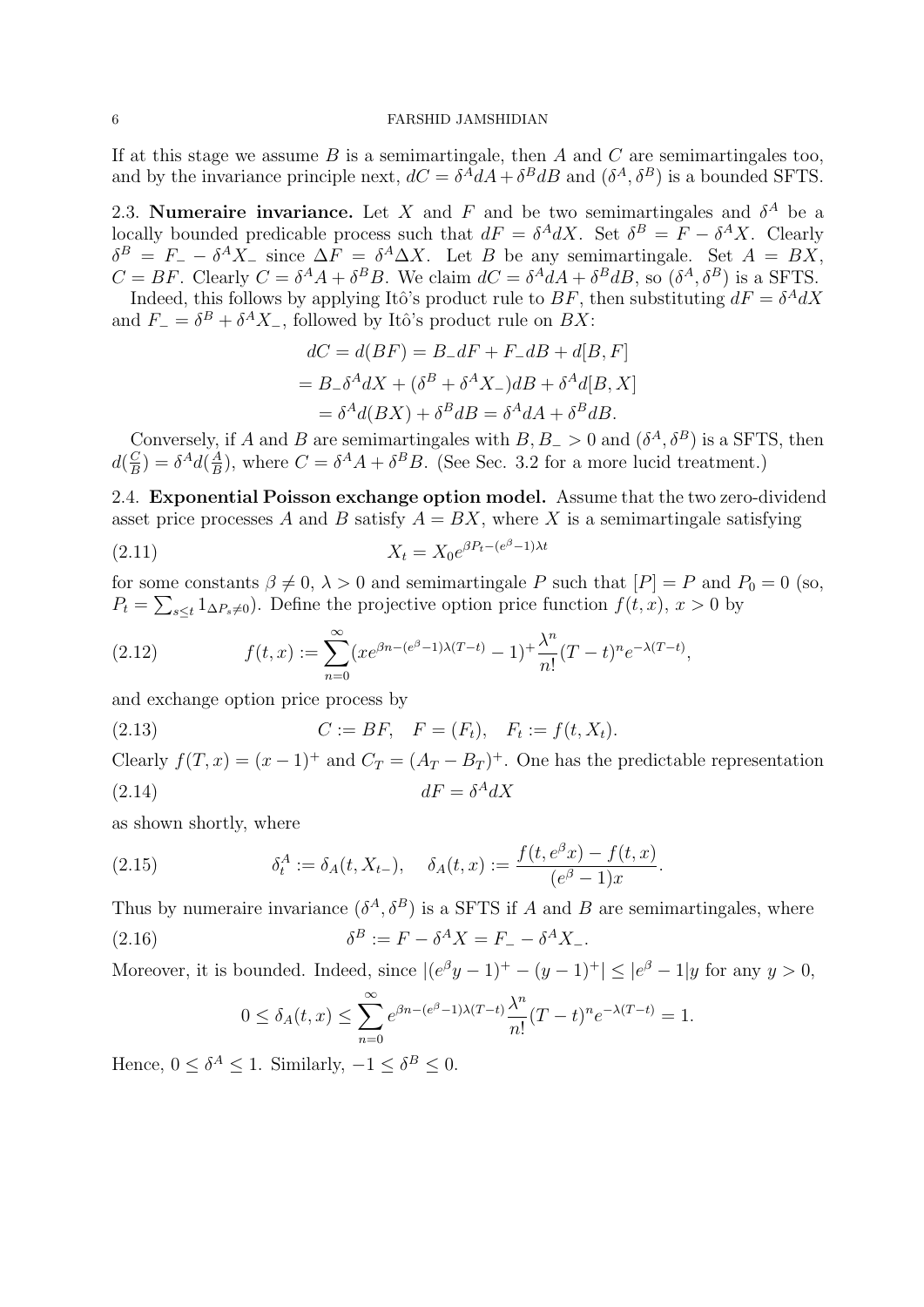We note that  $f(t, x)$  is not  $C^1$  in x (though convex, absolutely continuous and piecewise analytic in x). We also caution that this model is arbitrage free only when  $\mathbb{P}\{P_t = n\} > 0$ for all  $t > 0$  and  $n \in \mathbb{N}$ , e.g., when P is a Poisson process under an equivalent measure.

2.5. Derivation of the predictable representation (2.14). To show  $dF = \delta^A dX$ , we first note that  $[P]^c = 0$  since  $[P] = P$ ; hence  $(\Delta P)^2 = \Delta P$  and  $P_t = [P]_t = \sum_{s \le t} \Delta P_s$ . If  $v(p), p \in \mathbb{R}$ , is any function, then clearly  $V = (v(P_t))$  is a semimartingale and we have

$$
\Delta V_t = v(P_t) - v(P_{t-}) = (v(P_t) - v(P_{t-}))\Delta P_t = (v(P_{t-} + 1) - v(P_{t-}))\Delta P_t.
$$

Hence, as  $V$  is clearly the sum of its jumps,

$$
V_t - v(0) = \sum_{s \le t} \Delta V_s = \sum_{s \le t} (v(P_{s-} + 1) - v(P_{s-})) \Delta P_s = \int_0^t (v(P_{s-} + 1) - v(P_{s-})) dP_s.
$$

Likewise,  $(u(t, P_t))$  is a semimartingale for any  $C^1$  in t function  $u(t, p)$ ,  $p \in \mathbb{R}$ , and one has

(2.17) 
$$
du(t, P_t) = \frac{\partial u}{\partial t}(t, P_{t-})dt + (u(t, P_{t-} + 1) - u(t, P_{t-}))dP_t.
$$

Now, define the function

(2.18) 
$$
x(t,p) := X_0 e^{\beta p - (e^{\beta} - 1)\lambda t}.
$$
  $(p \in \mathbb{R})$ 

Clearly  $X_t = x(t, P_t)$ . Applying (2.17) to the function  $x(t, p)$  and using that

$$
\frac{\partial x}{\partial t}(t, p) = -x(t, p)(e^{\beta} - 1)\lambda, \quad x(t, p + 1) - x(t, p) = x(t, p)(e^{\beta} - 1),
$$

(or alternatively applying Itô's formula to  $x(t, P_t)$  and simplifying) yields

(2.19) 
$$
dX_t = X_{t-}(e^{\beta} - 1)d(P_t - \lambda t).
$$

Next, define the function of  $t \leq T$  and  $p \in \mathbb{R}$ ,

(2.20) 
$$
u(t,p) := f(t,x(t,p)) = \sum_{n=0}^{\infty} (X_0 e^{\beta(p+n)-(e^{\beta}-1)\lambda T} - 1)^{n-1} \frac{\lambda^n}{n!} (T-t)^n e^{-\lambda(T-t)}.
$$

Clearly,  $u(t, P_t) = F_t$ . One readily verifies that  $u(t, p)$  satisfies the partial difference equation

(2.21) 
$$
\frac{\partial u}{\partial t}(t, p) + \lambda(u(t, p + 1) - u(t, p)) = 0.
$$

Hence by  $(2.17)$  we have,

(2.22) 
$$
dF_t = (u(t, P_{t-} + 1) - u(t, P_{t-}))d(P_t - \lambda t).
$$

Combining this with (2.19) and the fact that clearly

$$
u(t, p + 1) - u(t, p) = f(t, e^{\beta}x(t, p)) - f(t, x(t, p)),
$$

we conclude that, as desired,

(2.23) 
$$
dF_t = \frac{f(t, e^{\beta}X_{t-}) - f(t, X_{t-})}{(e^{\beta} - 1)X_{t-}} dX_t.
$$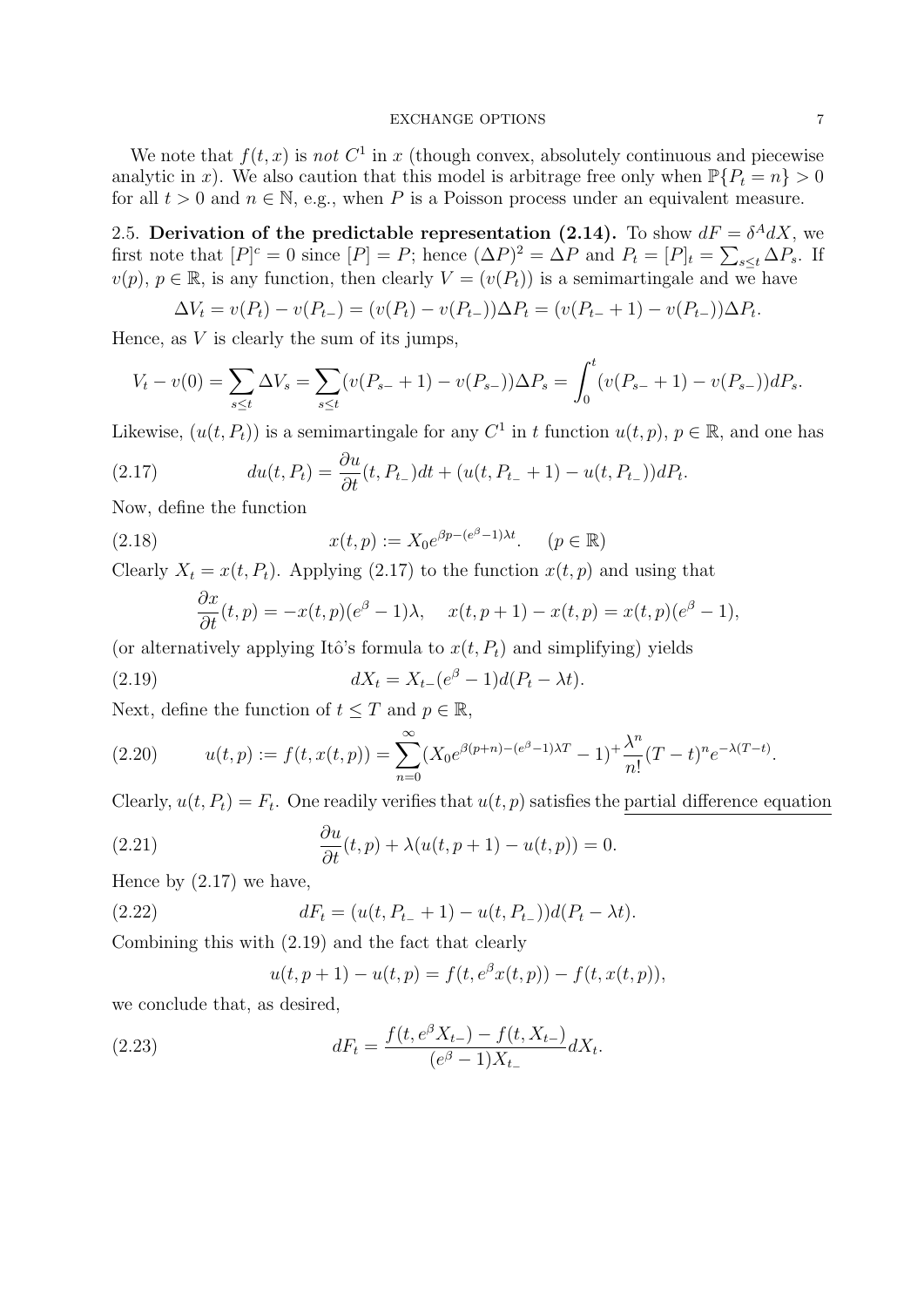2.6. The homogenous option price function. There is an alternative derivation of the self-financing equation  $dC = \delta^A dA + \delta^B dB$  much along the original lines in [9] and [8] that does not employ numeraire invariance. It is related to a curious family of two-dimensional PDEs satisfied by the *Merton/Margrabe homogeneous option price function*  $c(t, a, b)$  below.

Let  $f(t, x)$ ,  $x > 0$ , be any  $C^{1,2}$  function, e.g., as in (2.4). Define the homogenized function

(2.24) 
$$
c(t, a, b) := bf(t, \frac{a}{b}). \quad (a, b > 0)
$$

Then  $c(t, a, b)$  is homogenous of degree 1 in  $(a, b)$ , and hence by Euler's formula

(2.25) 
$$
c(t, a, b) = \frac{\partial c}{\partial a}(t, a, b)a + \frac{\partial c}{\partial b}(t, a, b)b.
$$

A laborious repeated application of the chain rule on (2.24) gives

(2.26) 
$$
a^2 \frac{\partial^2 c}{\partial a^2}(t, a, b) = b^2 \frac{\partial^2 c}{\partial b^2}(t, a, b) = -ab \frac{\partial^2 c}{\partial a \partial b}(t, a, b) = b x^2 \frac{\partial^2 f}{\partial x^2}(t, x), \quad x := \frac{a}{b}.
$$

Let  $\sigma(t)$ ,  $\sigma_A(t, a, b)$ ,  $\sigma_B(t, a, b)$ ,  $\sigma_{AB}(t, a, b)$  be any functions  $(x, a, b > 0)$  such that

(2.27) 
$$
\sigma^{2}(t) = \sigma_{A}^{2}(t, a, b) + \sigma_{B}^{2}(t, a, b) - 2\sigma_{AB}(t, a, b).
$$

Using (2.26), (2.27), and  $\frac{\partial c}{\partial t}(t, a, b) = b \frac{\partial f}{\partial t}(t, \frac{a}{b})$ , we see that  $c(t, a, b)$  satisfies the PDE

(2.28) 
$$
\frac{\partial c}{\partial t} + \frac{1}{2}\sigma_A^2(t, a, b)a^2 \frac{\partial^2 c}{\partial a^2} + \frac{1}{2}\sigma_B^2(t, a, b)b^2 \frac{\partial^2 c}{\partial b^2} + \sigma_{AB}(t, a, b)ab \frac{\partial^2 c}{\partial a \partial b} = 0
$$

if and only if  $f(t, x)$  satisfies the PDE (2.6):  $\frac{\partial f}{\partial t} + \frac{1}{2}$  $\frac{1}{2}\sigma^2(t)x^2\frac{\partial^2 f}{\partial x^2} = 0.$ 

The PDE  $(2.6)$  was utilized in [1] and [9] (but not in [8]), and [9] stated its equivalence to the PDE (2.28) (assuming  $\sigma_A$ , etc., depend only on t). As noted in [9] and expounded in [8], if  $d[\log A]_t = \sigma_A^2(t)dt$ ,  $d[\log B]_t = \sigma_B^2(t)dt$  and  $d[\log A, \log B]_t = \sigma_{AB}(t)dt$ , then Itô's formula and (2.28) imply at once  $dc(t, A_t, B_t) = \delta_t^A dA_t + \delta_t^B dB_t$ , with  $\delta^A$  and  $\delta^B$  as in  $(2.29)$ , and thus  $(\delta^A, \delta^B)$  is a SFTS with price process  $c(t, A, B)$  by Euler's formula  $(2.25)$ .

Let us expand on this (see also Sec. 3.1 and 3.7). Let  $\sigma(t) > 0$  be a continuous function, and  $f(t, x)$  be the Black-Scholes/Merton function (2.4). Set  $c(t, a, b) := bf(t, a/b)$ . Clearly,

$$
\frac{\partial c}{\partial a}(t, a, b) = \frac{\partial f}{\partial x}(t, \frac{a}{b}) = \delta_A(t, \frac{a}{b}).
$$

This combined with the Euler's formula (2.25) and the definition (2.4)  $f := \delta_A x + \delta_B$  give

$$
\frac{\partial c}{\partial b}(t, a, b) = \delta_B(t, \frac{a}{b}).
$$

Assume A and B are positive semimartingales with positive left limits and  $X := A/B$  has (deterministic) volatility  $\sigma(t)$  as in Sec. 2.2:  $d[X]_t = X_t^2 \sigma^2(t) dt$ . Whence using (2.9), the deltas are conveniently the sensitivities of the homogenous Merton/Margrabe function:

(2.29) 
$$
\delta_t^A = \frac{\partial c}{\partial a}(t, A_t, B_t), \quad \delta_t^B = \frac{\partial c}{\partial b}(t, A_t, B_t).
$$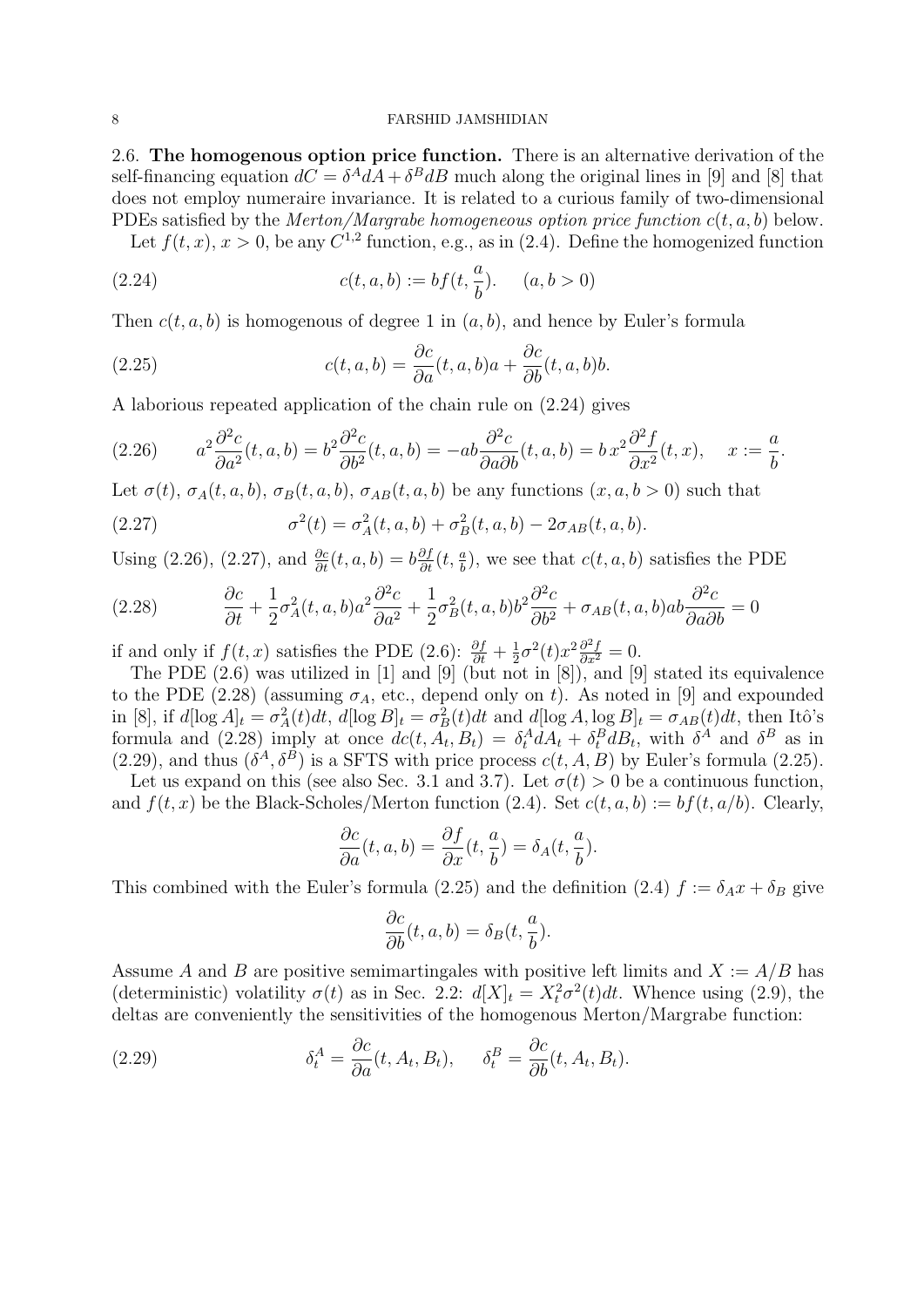Since X is continuous, we also have  $\delta_t^A = \frac{\partial c}{\partial a}(t, A_{t-}, B_{t-})$ , ditto  $\delta_t^B$ . Sec. 2.2 yields  $dC =$  $\delta^A dA + \delta^B dB$  with  $C_t = B_t f(t, X_t) = c(t, A_t, B_t)$ . Therefore, by (2.29) and Itô's formula,

(2.30) 
$$
\frac{\partial c}{\partial t}dt + \frac{1}{2}\frac{\partial^2 c}{\partial a^2}d[A]_t^c + \frac{1}{2}\frac{\partial^2 c}{\partial b^2}d[B]_t^c + \frac{\partial^2 c}{\partial a\partial b}d[A,B]_t^c = 0,
$$

where the partials are evaluated at  $(t, A_{t-}, B_{t-})$  and  $[\cdot]$ <sup>c</sup> is the bracket continuous part. (The jump term in Itô's formula vanishes as it equals  $\sum_{s\leq t} (\Delta C_s - \delta_s^A \Delta A_s - \delta_s^B \Delta B_s) = 0.$ )

Returning to the approach of [9], assume now that  $d[\overline{\log} A]_t = \sigma_A^2(t, A_t, B_t)dt$  for some function  $\sigma_A$  and similarly  $d[\log B] = \sigma_B^2 dt$  and  $d[\log A, \log B] = \sigma_{AB} dt$ . Then Eq. (2.27) holds using  $\log X = \log A - \log B$ . Since  $f(t, x)$  satisfies the PDE (2.6), the PDE (2.28) follows as before by the chain rule. But,  $(2.28)$  implies  $(2.30)$ , which by Itô's formula in turn implies the self-financing equation  $dC = \delta^A dA + \delta^B dB$  with  $\delta^A$  and  $\delta^B$  given by (2.29).

2.7. Change of numeraire. The solution  $c(t, a, b)$  to the PDE (2.28) subject to  $c(T, a, b)$  =  $(a - b)^+$  can be expressed in a form  $\mathbb{E}(X - Y)^+$  for some random variables X and  $Y > 0$ with means  $a$  and  $b$ . Expectations of this form often become more tractable by a change of measure as in [4]. Define the equivalent probability measure  $\mathbb{Q}$  by  $\frac{d\mathbb{Q}}{d\mathbb{P}} := \frac{Y}{\mathbb{E}Y}$ . Clearly,

(2.31) 
$$
\mathbb{E}^{\mathbb{Q}}(\frac{X}{Y}) = \frac{\mathbb{E}(X)}{\mathbb{E}(Y)}. \qquad (\frac{d\mathbb{Q}}{d\mathbb{P}} := \frac{Y}{\mathbb{E}(Y)})
$$

Replacing X by  $(X - Y)^+$  in (2.31) and using the homogeneity to factor out Y, we get

(2.32) 
$$
\mathbb{E}(X-Y)^{+} = \mathbb{E}(Y)\mathbb{E}^{\mathbb{Q}}(\frac{X}{Y}-1)^{+}.
$$

If  $X/Y$  is Q-lognormally distributed then  $(2.32)$  with the aid of  $(2.31)$  readily yields,

$$
(2.33)\quad \mathbb{E}(X-Y)^{+}=\mathbb{E}(X)N\left(\frac{\log(\mathbb{E}X/\mathbb{E}Y)}{\sqrt{\nu^{\mathbb{Q}}}}+\frac{\sqrt{\nu^{\mathbb{Q}}}}{2}\right)-\mathbb{E}(Y)N\left(\frac{\log(\mathbb{E}X/\mathbb{E}Y)}{\sqrt{\nu^{\mathbb{Q}}}}-\frac{\sqrt{\nu^{\mathbb{Q}}}}{2}\right),
$$

where  $\nu^{\mathbb{Q}} := \text{var}^{\mathbb{Q}}[\log(X/Y)]$ . When X and Y are bivariately lognormally distributed, it is not difficult to show that  $X/Y$  is lognormally distributed in both  $\mathbb P$  and  $\mathbb Q$  with the same log-variance  $\nu^{\mathbb{Q}} = \nu := \text{var}[\log(X/Y)]$ . Then  $\nu^{\mathbb{Q}}$  can be replaced with  $\nu$  in (2.33). This occurs when the functions  $\sigma_A$ ,  $\sigma_B$  and  $\sigma_{AB}$  in (2.28) are independent of a and b, as in [8,9].

2.8. Uniqueness. Assume A and B are positive semimartingales with positive left limits such that  $X := A/B$  is square-integrable martingale under an equivalent probability measure Q and  $d\langle X\rangle_t^{\dot Q} = X_{t-}^2 \sigma_t^2 dt$  for some nowhere zero continuous process  $\sigma$ , where  $\langle X\rangle^{\mathbb Q}$  is the Q-compensator of [X]. (Of course,  $\langle X \rangle^{\mathbb{Q}} = [X]$  if X is continuous.) Let  $(\delta^A, \delta^B)$  be a SFTS and set  $C := \delta^A A + \delta^B B$ . We claim that  $\delta^A = \delta^B = 0$  if  $C_T = 0$  and  $\delta^A$  is bounded.

Indeed, set  $F := C/B$ . By numeraire invariance  $dF = \delta^A dX$ . Hence F is a Q-squareintegrable martingale since X is and  $\delta^A$  is bounded. Thus,  $F = 0$  since  $F_T = C_T / B_T = 0$ . Hence,  $0 = d\langle F \rangle^{\mathbb{Q}} = (\delta^A)^2 X_{-\sigma}^2 dt$ . But,  $X_{-\sigma}^2 > 0$ . Thus,  $\delta^A = 0$  and  $\delta^B = F - \delta^A X = 0$ .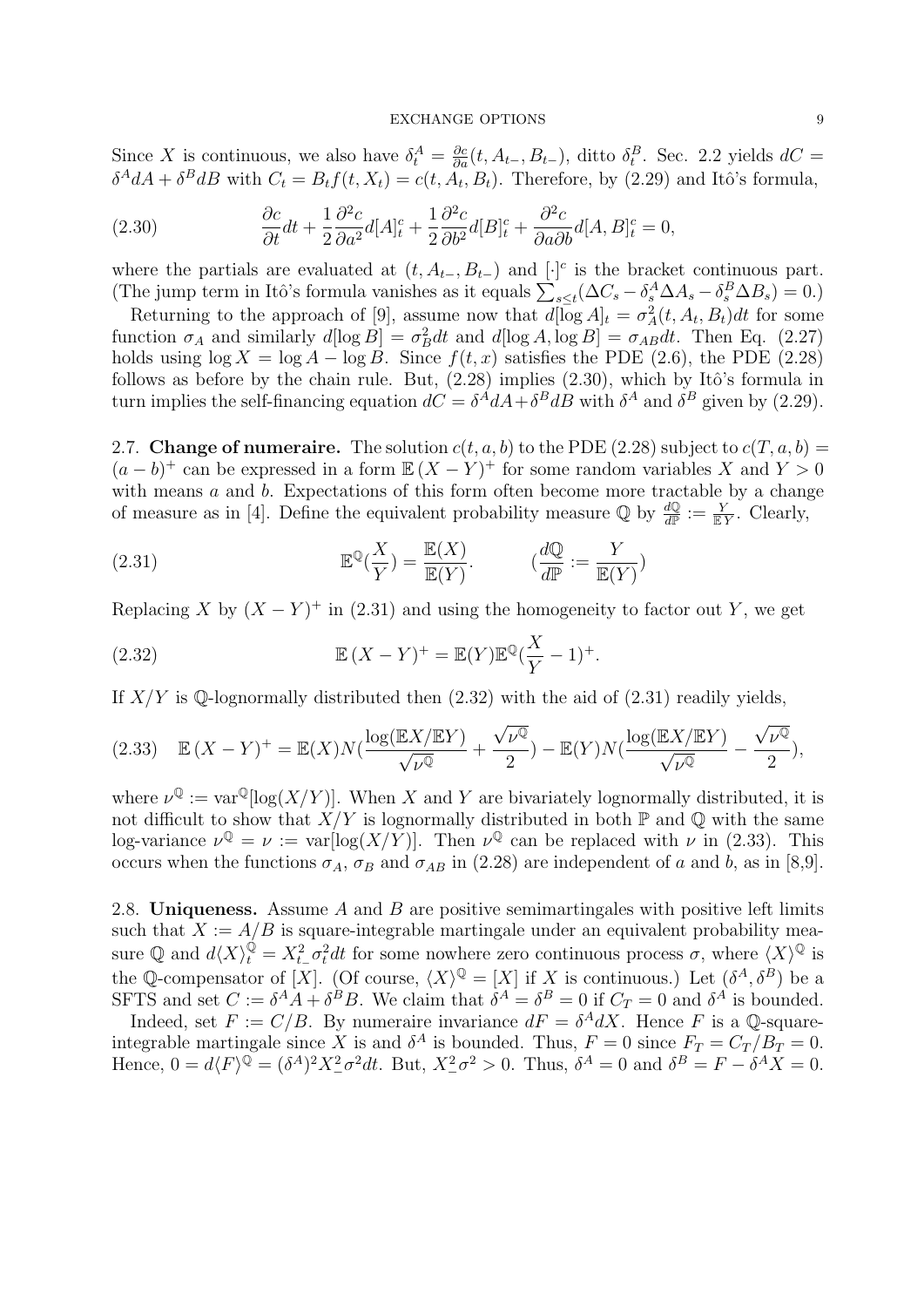2.9. Deterministic-volatility model uniqueness. Assume that  $A$  and  $B$  are positive semimartingales with positive left limits and  $X := A/B$  is an Itô process following

(2.34) 
$$
\frac{dX_t}{X_t} = \mu_t dt + \sigma_t dZ_t, \qquad (X := \frac{A}{B})
$$

where Z is a Brownian motion and  $\mu$  and  $\sigma > 0$  are continuous adapted processes with σ bounded and  $\mathbb{E}[e^{\frac{1}{2}\int_0^T(\frac{\mu_t}{\sigma_t})^2dt}] < \infty$ . Let  $(\delta^A, \delta^B)$  be a SFTS with  $\delta^A$  bounded. Set  $C :=$  $\delta^A A + \delta^B B$ . We claim that  $\delta^A = \delta^B = 0$  if  $C_T = 0$ . Indeed, the process

$$
M := \mathcal{E}(-\int \frac{\mu}{\sigma} dZ) = e^{-\int \frac{\mu}{\sigma} dZ - \frac{1}{2} \int (\frac{\mu}{\sigma})^2 dt},
$$

is then a positive martingale with  $M_0 = 1$ . Define the equivalent probability measure Q by  $d\mathbb{Q} = M_T d\mathbb{P}$ . The process  $W := Z + \int \frac{\mu}{\sigma}$  $\frac{\mu}{\sigma}dt$  is a Q-Brownian motion because  $[W]_t = t$ and W is Q-local martingale as  $MW$  is a local martingale using Itô's product rule:

$$
d(MW) - WdM = M dW + d[W, M] = M(dZ + \frac{\mu}{\sigma} dt) - M\frac{\mu}{\sigma}d[Z] = MdZ.
$$

Moreover,  $dX = X \sigma dW$  by (2.34). Therefore X is a Q-square integrable martingale (in fact in  $\mathcal{H}^p(\mathbb{Q})$  for all  $p > 0$ ) since  $\sigma$  is bounded. The claim thus follows by Sec. 2.8.

As a corollary of the proof,  $F := C/B$  is Q-square-integrable martingale because  $\delta^A$  is bounded and by numeraire invariance  $dF = \delta^A dX$ . In particular,  $C_t = B_t \mathbb{E}^{\mathbb{Q}}[C_T/B_T | \mathcal{F}_t]$ .

Assume now  $\sigma_t$  is *deterministic*. The results of Sec. 2.2 hold since  $d[\log X] = \sigma_t^2 dt$ . But we can now derive them more conceptually. Indeed, both conditioned on  $\mathcal{F}_t$  and unconditionally,  $X_T/X_t$  is Q-lognormally distributed with mean 1 and log-variance  $\int_t^T \sigma_s^2 ds$ since  $X_T = X_t e^{\int_t^T \sigma_s dW_s - \frac{1}{2} \int_t^T \sigma_s^2 ds}$ . Hence

(2.35) 
$$
f(t, X_t) = \mathbb{E}^{\mathbb{Q}}[(X_T - 1)^+ | \mathcal{F}_t], \text{ where } f(t, x) := \mathbb{E}^{\mathbb{Q}}(x \frac{X_T}{X_t} - 1)^+,
$$

which function readily equals the Black-Scholes/Merton option price function  $(2.4)$ . Thus,  $F := (f(t, X_t))$  is a Q-martingale. Therefore Itô's formula implies that  $f(t, x)$  satisfies the PDE (2.6) and  $dF = \delta^A dX$  where  $\delta^A := \frac{\partial f}{\partial x}(t, X_t)$ . Numeraire invariance now yields  $(\delta^A, \delta^B) := F - \delta^A X$  is a SFTS. Clearly  $C_T = (A_T - B_T)^+$  where  $C := \delta^A A + \delta^B B = BF$ .

2.10. **Exponential Poisson model uniqueness.** Let  $\beta \neq 0$  be a constant and  $\kappa$  and  $\lambda$ be positive continuous adapted processes such that  $\lambda$  is bounded and  $\mathbb{E} e^{\int_0^T (\frac{\lambda_t}{\kappa_t} - 1)^2 \kappa_t dt} < \infty$ . Let P be semimartingale satisfying  $[P] = P$  with  $P_0 = 0$  and compensator  $\int \kappa dt$ . Assume that A and B are positive semimartingales with positive left limits and  $X := \frac{A}{B}$  satisfies

(2.36) 
$$
dX_t = X_{t-}(e^{\beta} - 1)(dP_t - \lambda_t dt).
$$

Using  $de^{\beta P} = (e^{\beta} - 1)e^{\beta P} dP$  or as in Sec. 2.5, this is equivalent to the integrated form

(2.37) 
$$
X_t = X_0 e^{\beta P_t - (e^{\beta} - 1) \int_0^t \lambda_s ds}.
$$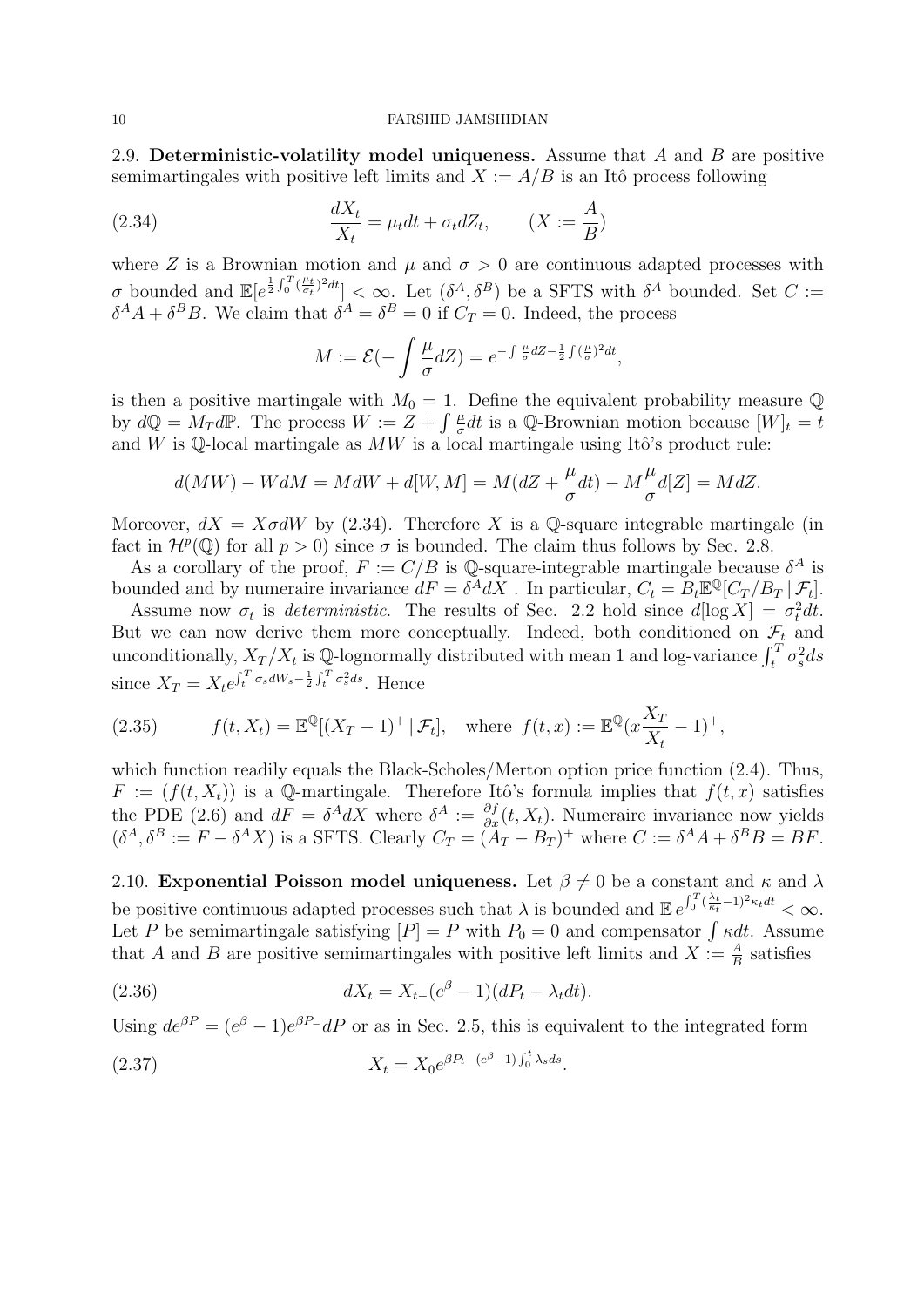Let  $(\delta^A, \delta^B)$  be a SFTS with  $\delta^A$  bounded. Set  $C := \delta^A A + \delta^B B$ . We claim  $\delta^A = \delta^B = 0$  if  $C_T = 0$ . Indeed,  $\mathbb{E} e^{\langle \int_{-\infty}^{(\infty)} (dP - \kappa dt) \rangle_T} = \mathbb{E} e^{\int_0^T (\frac{\lambda_t}{\kappa_t} - 1)^2 \kappa_t dt} < \infty$ , so the positive local martingale

$$
M := \mathcal{E}(\int (\frac{\lambda}{\kappa} - 1)(dP - \kappa dt) = e^{-\int (\lambda - \kappa)dt} \prod_{s \leq \cdot} (1 + (\frac{\lambda_s}{\kappa_s} - 1)\Delta P_s)
$$

is a martingale. Define the equivalent probability measure  $\mathbb Q$  by  $d\mathbb Q = M_T d\mathbb P$ . Then  $N := P - \int \tilde{\lambda} dt$  is a Q-local martingale as  $MN$  is a local martingale by Itô's product rule:

$$
d(MN) - N_dM = M_dN + d[M, N]
$$
  
=  $M_d(P - \lambda dt) + M_d(\frac{\lambda}{\kappa} - 1) dP = M_d(\frac{\lambda}{\kappa}dP - \kappa dt).$ 

Therefore by (2.36) X is a Q-square-integrable martingale (in fact in  $\mathcal{H}^p(\mathbb{Q})$  all  $p > 0$ ) since  $\lambda$  is bounded. Thus, by Sec. (2.8),  $\delta^A = \delta^B = 0$  if  $C_T = 0$ , as claimed.

As a corollary to the proof,  $F := C/B$  is Q-square-integrable martingale because  $\delta^A$  is bounded and by numeraire invariance  $dF = \delta^A dX$ . In particular,  $C_t = B_t \mathbb{E}^{\mathbb{Q}}[C_T/B_T | \mathcal{F}_t]$ .

Assume now  $\lambda$  is a positive constant. By (2.37) we are in a special case of the exponential Poisson model. Further, P is a  $\mathbb{Q}$ -Poisson process with intensity  $\lambda$  since  $[P] = P$ . We now have uniqueness, but additionally, the previous results follow more conceptually as follows.

Conditioned on  $\mathcal{F}_t$ ,  $P_T-P_t$  is Q-Poisson distributed with mean  $\lambda(T-t)$ . Its unconditional  $\mathbb{Q}\text{-distribution}$  is identical. Thus the  $\mathcal{F}_t$ - conditional and the unconditional  $\mathbb{Q}\text{-distribution}$ of  $X_T / X_t$  are identical and are exponentially Poisson distributed with mean 1. Hence

(2.38) 
$$
f(t, X_t) = \mathbb{E}^{\mathbb{Q}}[(X_T - 1)^+ | \mathcal{F}_t], \text{ where } f(t, x) := \mathbb{E}^{\mathbb{Q}}(x \frac{X_T}{X_t} - 1)^+,
$$

which function readily equals that defined in (2.12). Thus,  $F := (f(t, X_t))$  is a Qmartingale. Using this and  $(2.17)$  one shows that F satisfies  $(2.23)$  and with it that the pair  $(\delta^A, \delta^B)$  as defined in (2.15), (2.16) is a bounded SFTS for the exchange option.

2.11. Extension to dividends. Consider two assets with positive price processes  $\tilde{A}$  and  $\hat{B}$  and continuous dividend yields  $y_t^A$  and  $y_t^B$ . When there exist traded or replicable zerodividend assets A and B such that  $A_T = \hat{A}_T$  and  $B_T = \hat{B}_T$  (if not there is little hope of replication), it is natural to define the price process of the option to exchange  $\hat{A}$  and  $\hat{B}$  to be that of the option to exchange A and B. If  $y^A$  and  $y^B$  are deterministic, then consistently with the treatment of dividends in [9],  $A$  (and similarly  $B$ ) is simply given by

$$
A_t := a\tilde{A}_t = e^{-\int_t^T y_s^A ds} \hat{A}_t, \quad \tilde{A}_t := e^{\int_0^t y_s^A ds} \hat{A}_t, \quad a := e^{-\int_0^T y_t^A dt}.
$$

Note  $A/B$  is a semimartingale if and only if  $\hat{A}/\hat{B}$  is, in which case  $[\log A/B] = [\log \hat{A}/\hat{B}]$ .

In general,  $\tilde{A}_t$  is the price of the zero-dividend asset that initially buys one share of  $\hat{A}$ and thereon continually reinvests all dividends in  $\tilde{A}$  itself. What is required is that the four zero-dividend assets  $A$ ,  $\tilde{A}$ ,  $B$  and  $\tilde{B}$  be arbitrage-free among each other (see Sec. 3.3).

For instance, say  $\hat{A}$  and  $\hat{B}$  are the yen/dollar and yen/Euro exchange rates viewed as yen-denominated dividend assets. Then A is the yen-value of the U.S. T-maturity zerocoupon bond and  $\tilde{A}$  is the yen-value of the U.S. money market asset. This exchange option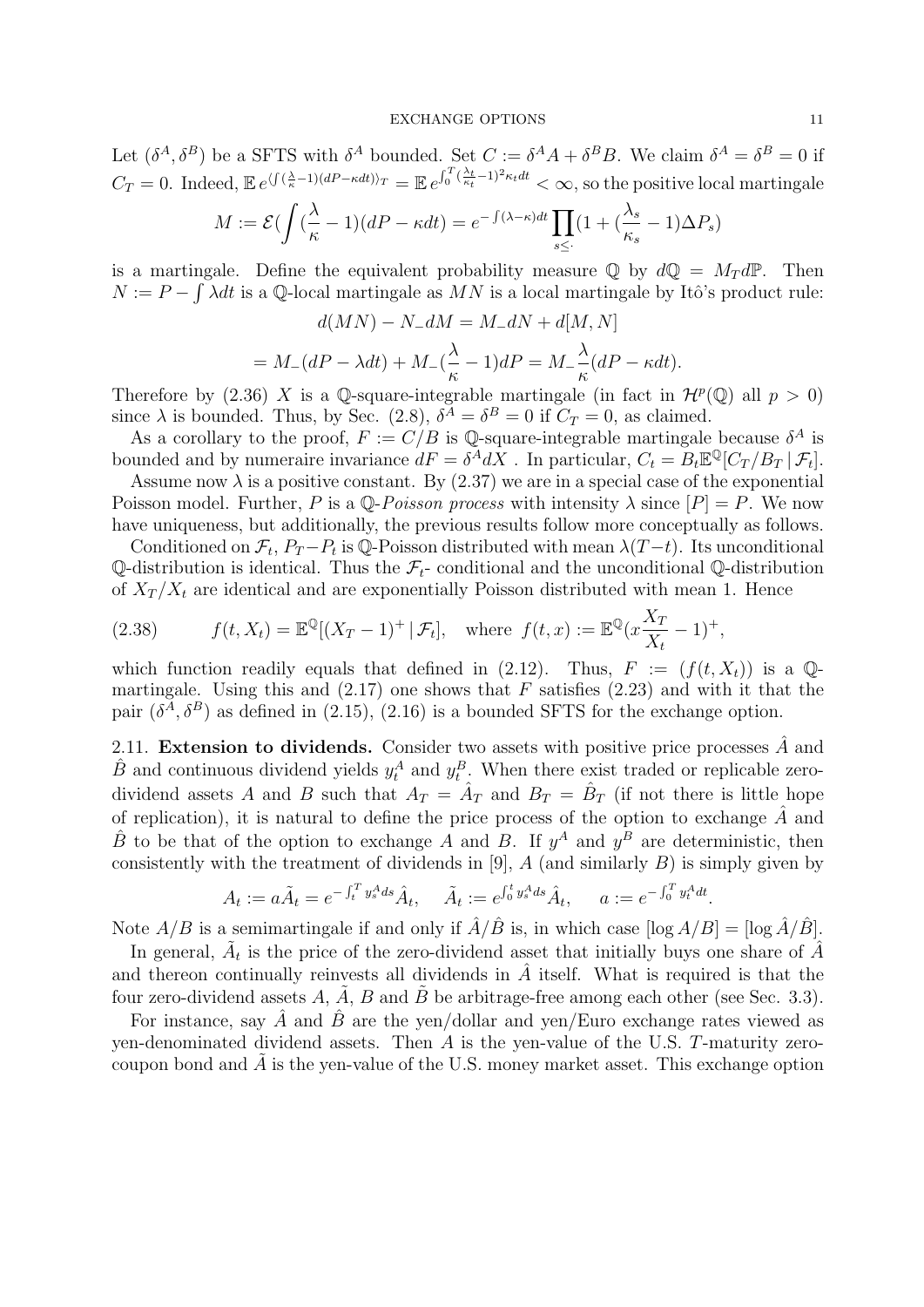is equivalent to a Euro-denominated call struck at 1 on the Euro/dollar exchange rate  $\hat{A}/\hat{B}$ . The ratio  $A/B$  is the *forward* Euro/dollar exchange rate. If it has deterministic volatility, we are as in a setting of [7] which yields the same pricing formula as that from Sec 2.2.

# 3. Pricing and hedging options with homogenous payoffs

We took some shortcuts above to quickly presents the main results for two of the simplest and among the most interesting examples. A better understanding of the principles at work requires generalization to contingent claims C on many assets with price processes  $A = (A^1, \dots, A^m) > 0$  and a path-independent payoff  $C_T = h(A_T)$  given as a homogenous function  $h(a)$ ,  $a \in \mathbb{R}_{+}^{m}$ , of the asset prices  $A_T$  at expiration time T. Combined with an underlying SDE and the resulting PDE, such Markovian setting utilizes the invariance principle and equivalent martingale measures to derive unique pricing and construct a SFTS that replicates the given payoff  $h(A_T)$  in general. The construction is explicit in the multivariate extensions of the deterministic-volatility and exponential Poisson models.

The homogeneity of the payoff function  $h(a)$  implies  $h(A_T) = A_T^m g(X_T)$  where  $g(x) :=$ The nonogenery of the payon function  $h(u)$  implies  $h(\Lambda T) = \Lambda T g(\Lambda T)$  where  $g(x) = h(x, 1)$ ,  $x \in \mathbb{R}_+^n$ ,  $n := m - 1$ , and  $X := (\frac{A^1}{A^m}, \dots, \frac{A^n}{A^m})$ . Once a predictable representation  $F = F_0 + \delta' \cdot X$ ,  $F_T = g(X_T)$  is found, then by numeraire invariance  $\delta := (\delta', \delta^m)$  will be a SFTS with payoff  $h(A_T)$ , where  $\delta^m := F_+ - \sum_{i=1}^n \delta^i X = F - \sum_{i=1}^n \delta^i X$ . Uniqueness of pricing requires boundedness of partial derivatives (or differences) of  $h(a)$  (or  $q(x)$ ) and that A be arbitrage free, meaning  $X$  is a martingale under an equivalent measure. Arbitrage freedom holds "generically" when the matrix  $(\langle X^i, X^j \rangle)$  is nonsingular, basically a "no redundant asset" condition. Then the SFTS itself is unique, namely the constructed one.

Libor and swap derivatives are among contingent claims with homogenous payoffs.

3.1. Self-financing trading strategies. By a SFTS we mean a pair  $(\delta, A)$  of an mdimensional semimartingale  $A = (A^1, ..., A^m)$  and an A-integrable predictable vector process  $\delta = (\delta^1, \dots, \delta^m)$  such that (with  $\delta \cdot A$  denoting the *m*-dimensional stochastic integral)

(3.1) 
$$
\sum_{i=1}^{m} \delta^{i} A^{i} = \sum_{i=1}^{m} \delta_{0}^{i} A_{0}^{i} + \delta \cdot A.
$$

We then say  $\delta$  is a SFTS for A. This is equivalent to saying that the SFTS price process

$$
(3.2)\qquad \qquad C := \sum_{i=1}^{m} \delta^i A^i
$$

satisfies  $C = C_0 + \delta \cdot A$ . Clearly C is then a semimartingale,  $\Delta C = \sum_i \delta^i \Delta A_i$ , and hence

$$
C_{-} = \sum_{i=1}^{m} \delta^i A^i_{-}.
$$

If  $\delta^i$  are bounded (say by b) and  $A^i$  are martingales then the SFTS price process C is a martingale because C is then a local martingale that is dominated by a martingale  $M$ :

$$
|C_t| \le b \sum_i |A_t^i| = b \sum_i |\mathbb{E}[A_T^i \mid \mathcal{F}_t]| \le b \sum_i \mathbb{E}[|A_T^i| \mid \mathcal{F}_t] =: M_t.
$$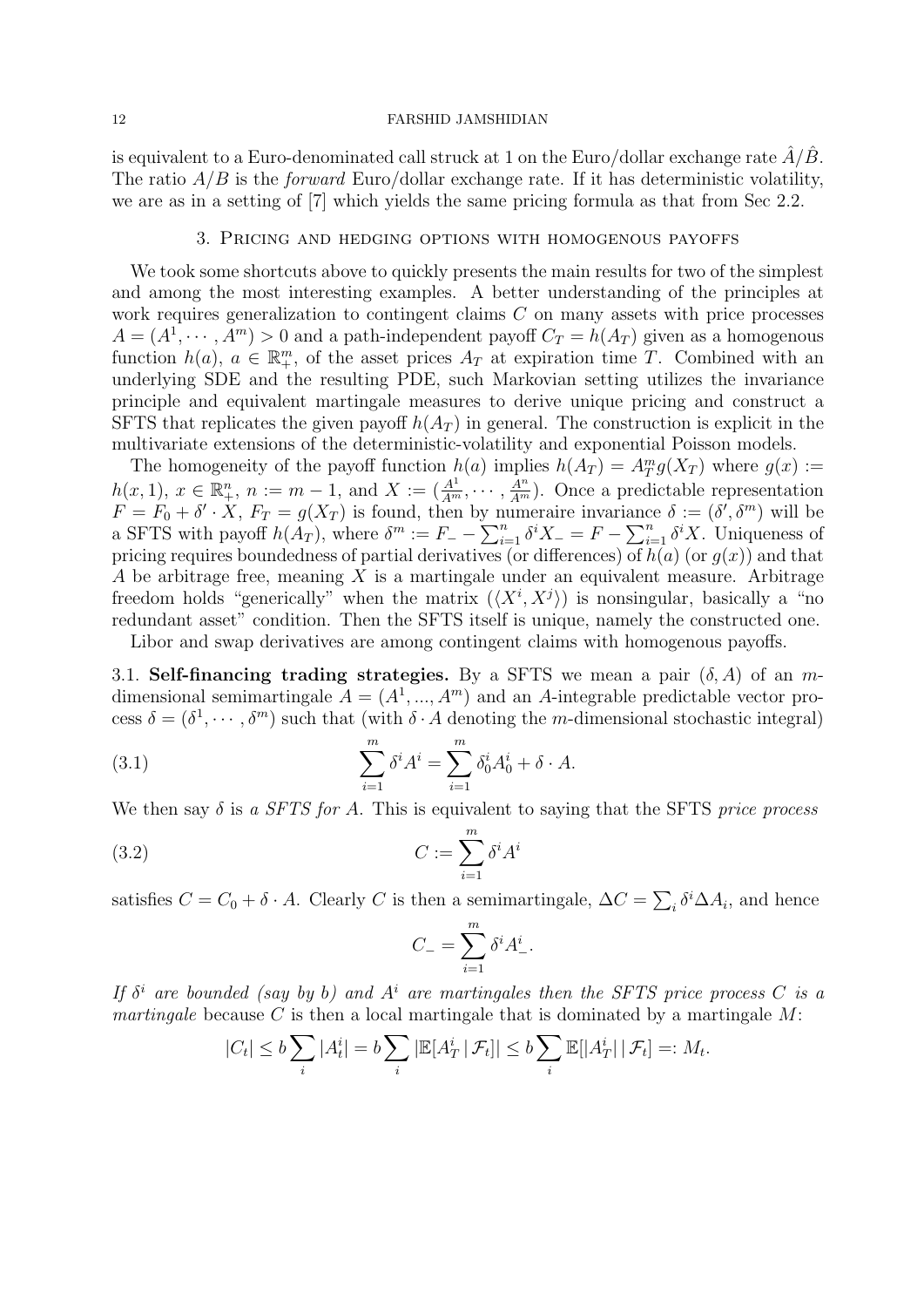As suggested by when  $\delta$  is locally bounded, we often use the differential form

(3.3) 
$$
dC = \sum_{i=1}^{m} \delta^{i} dA^{i}
$$

of the equation  $C = C_0 + \delta \cdot A$  as a convenient symbolic equivalent in calculations. One interprets the  $A^i$  as prices of m zero-dividend assets and the  $\delta_t^i$  as the number of shares invested in them at time t. Then  $C_t$  indicates the resultant self-financing portfolio price by  $(3.2)$ , and  $(3.3)$  is the self-financing equation, saying that the change dC in the portfolio price is due only to the changes  $dA^i$  in the asset prices with no financing from outside.

Assume for the remainder of this subsection as a way of motivation that A is continuous and  $C_t = c(t, A_t)$  for some  $C^{1,2}$  function  $c(t, a)$ .<sup>1</sup> Then by (3.3) and Itô's formula we have,

(3.4) 
$$
\frac{\partial c}{\partial t}(t, A_t)dt + \frac{1}{2}\sum_{i,j=1}^m \frac{\partial^2 c}{\partial a_i \partial a_j}(t, A_t)d[A^i, A^j]_t = \sum_{i=1}^m (\delta_t^i - \frac{\partial c}{\partial a_i}(t, A_t))dA_t^i.
$$

In particular, if  $\delta_t^i = \frac{\partial c}{\partial a}$  $\frac{\partial c}{\partial a_i}(t, A_t)$  for all i then  $c(t, A_t) = \sum_i$ ∂c  $\frac{\partial c}{\partial a_i}(t, A_t) A_t^i$  by (3.2) and

(3.5) 
$$
\frac{\partial c}{\partial t}(t, A_t)dt + \frac{1}{2}\sum_{i,j=1}^m \frac{\partial^2 c}{\partial a_i \partial a_j}(t, A_t)d[A^i, A^j]_t = 0.
$$

In general,  $\sum_{i,j} (\delta^i - \frac{\partial c}{\partial a_i})$  $\frac{\partial c}{\partial a_i}\big)\big(\delta^j - \frac{\partial c}{\partial a_j}$  $\frac{\partial c}{\partial a_j}$ )d[ $A^i$ ,  $A^j$ ] = 0 since the (left so) right hand side of (3.4) has finite variation. Thus, if  $[A^i]$  are absolutely continuous and the  $m \times m$  matrix  $\left( \frac{d}{dt} [A^i, A^j] \right)$ is nonsingular, then  $\delta_t^i = \frac{\partial c}{\partial a}$  $\frac{\partial c}{\partial a_i}(t, A_t)$ , so (3.5) holds and  $c(t, A_t) = \sum_i$ ∂c  $\frac{\partial c}{\partial a_i}(t, A_t) A_t^i$ . If further the support of  $A_t$  is a cone, it follows  $c(t, a)$  is homogenous of degree 1 in a on that cone.

Assume  $M^i := e^{-\int r dt} A^i$  are local martingales under an equivalent measure for some locally bounded predictable process r. Then  $dA^i = rA^i dt + e^{\int rdt} dM^i$ ; so by (3.4) and (3.2)

$$
\frac{\partial c}{\partial t}(t, A_t)dt + \frac{1}{2}\sum_{i,j=1}^m \frac{\partial^2 c}{\partial a_i \partial a_j}(t, A_t)d[A^i, A^j]_t = r_t(C_t - \sum_{i=1}^m \frac{\partial c}{\partial a_i}(t, A_t)A_t^i)dt.
$$

Hence, if  $c(t, a)$  is homogenous (in a) then by Euler's formula (3.5) holds (yet  $\delta_t^i$  may differ from  $\frac{\partial c}{\partial a_i}(t, A_t)$  if there are redundancies, for then a regular replicating SFTS is not unique).

Given a homogenous payoff function  $h(a)$ , Sec. 3.7 below constructs under suitable assumptions a homogenous solution  $c(t, a)$  to (3.5) with  $c(T, a) = h(a)$ . Clearly then, by Euler and Itô formulae,  $(\frac{\partial c}{\partial a_i}(t, A_t))$  is a SFTS for A (as observed in [9] and highlighted in [8], see Sec. 2.6). To this end, we first factor out the homogenous symmetry of  $h(a)$  next.

<sup>&</sup>lt;sup>1</sup>Clearly then the restriction of (any such)  $c(t, a)$  to the support of A is unique, and if  $\hat{c}(t, a)$  is any function that equals  $c(t, a)$  on the support of A, then  $C_t = \hat{c}(t, A_t)$  too. If the support of  $A_t$  is a proper surface, e.g., if  $m = 2$  and  $A^2$  is deterministic as in the Black-Scholes model or  $A_t^2 = a_2(t, A_t^1)$  as in Markovian short-rate models, then obviously there exist infinitely many nonhomogeneous functions  $\hat{c}(t, a)$ such that  $C_t = \hat{c}(t, A_t)$ . (A homogenous such function also exists under some assumptions as in Sec. 3.7.)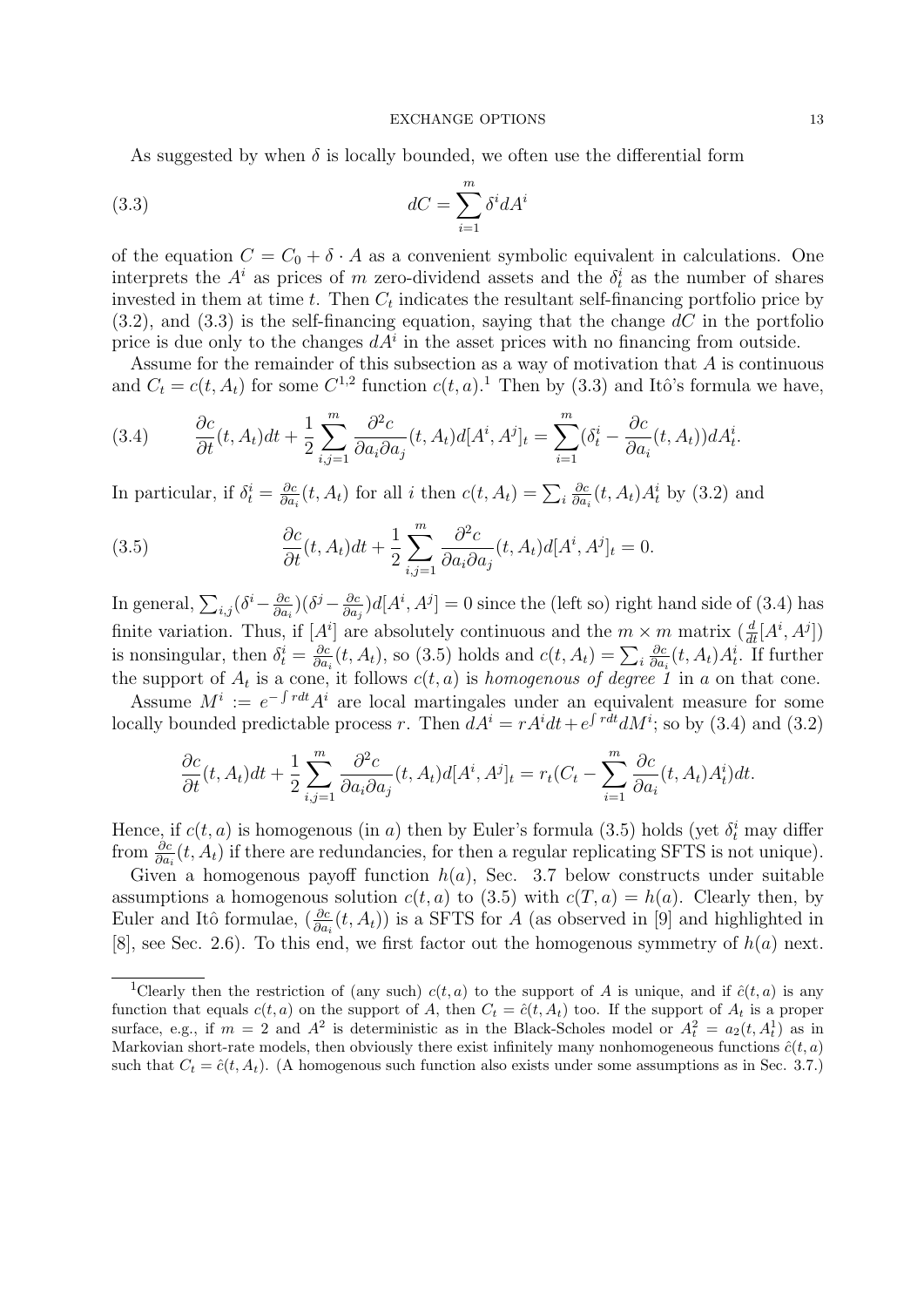3.2. The invariance principle. Let  $(\delta, A)$  be a SFTS and S a (scalar) semimartingale such that  $\delta$  is  $SA := (SA^1, \cdots, SA^m)$ -integrable. Then  $(\delta, SA)$  is a SFTS. Consequently,

(3.6) 
$$
d(SC) = \sum_{i=1}^{m} \delta^{i} d(SA^{i}),
$$

where  $C := \sum_i \delta^i A^i = C_0 + \delta \cdot A$ , that is,  $SC = S_0 C_0 + \delta \cdot (SA)$ . Indeed, by Itô's product rule, then substituting for  $dC$  and  $C_-\$  and regrouping, followed by Itô's product rule again,

$$
d(SC) = S_-dC + C_-dS + d[S, C]
$$

$$
= S_{-} \sum_{i=1}^{m} \delta^{i} dA^{i} + \sum_{i=1}^{m} \delta^{i} A_{-}^{i} dS + \sum_{i=1}^{m} \delta^{i} d[S, A^{i}]
$$
  

$$
= \sum_{i=1}^{m} \delta^{i} (S_{-} dA^{i} + A_{-}^{i} dS + d[S, A^{i}]) = \sum_{i=1}^{m} \delta^{i} d(SA^{i}).
$$

Interpreting  $S$  as an exchange rate, this result (c.f. [8,3,4]), called *numeraire invariance*, means that the self-financing property is independent of the base currency. (To our best knowledge, the term was coined in the 1992 edition of [3], where a similar proof is given.)

If  $S, S_ \equiv 0$ , then applied to the semimartingale  $1/S$  we see that  $\delta$  is a SFTS for A if and only if it is one for SA. Thus, if  $(3.2)$  holds then  $(3.3)$  and  $(3.6)$  are equivalent.

Assume now  $A^m$ ,  $A^m_{-} > 0$  and  $m \geq 2$ . Define the  $n := m - 1$  dimensional semimartingale

$$
X := (\frac{A^1}{A^m}, \cdots, \frac{A^n}{A^m}), \quad n := m - 1.
$$

Taking  $S = 1/A^m$ , it follows that  $\delta$  is a SFTS for A if and only if it is a SFTS for  $A/A^m =$  $(X,1)$ , *i.e.*, *if and only if*  $F := C/B$  *satisfies*  $F = F_0 + \delta' \cdot X$  *where*  $\delta' := (\delta^1, \cdots, \delta^n)$ . In this case clearly  $F = \sum_{i=1}^{n} \delta^i X^i + \delta^m$  and  $F_{-} = \sum_{i=1}^{n} \delta^i X^i + \delta^m$  as  $\Delta F = \delta' \cdot \Delta X$ . Thus,

$$
\delta^m = F - \sum_{i=1}^n \delta^i X^i = F_- - \sum_{i=1}^n \delta^i X_-^i.
$$
 (F :=  $\frac{C}{A^m}$ )

(When  $m = 1$  a similar argument shows that  $\delta$  must be a constant, as intuitively obvious.)

Conversely, suppose  $\delta'$  is an X-integrable process and F is a process such that  $F =$  $F_0 + \delta' \cdot X$ . Define  $\delta^m$  by either of the above formula - the other then holds as before. Obviously then  $\delta = (\delta', \delta^m)$  is a SFTS for  $(X, 1)$  with price process F. Hence by numeraire invariance  $\delta$  is a SFTS for A with price process  $C = BF$ , provided  $\delta$  is A-integrable.

Numeraire invariance thus shows that in order to find a SFTS with a given time-T payoff  $C_T$  it is sufficient to find processes  $\delta'$  and F such that  $F = F_0 + \delta' \cdot X$  and  $F_T = C_T / A_T^m$ . Since  $\delta^m = F - \sum_{i=1}^n \delta^i X^i$ , the m-th delta  $\delta^m$  is like F determined by  $\delta'$  and  $F_0$ . As such, one interprets the m-th asset as the "numeraire asset" chosen to finance an otherwise arbitrary trading strategy  $\delta'$  in the other assets, post an initial investment of  $C_0 = A_0^m F_0$ .

We often use the differential form  $dF = \sum_{i=1}^{n} \delta^i dX^i$  of the equation  $F = F_0 + \delta' \cdot \check{X}$ .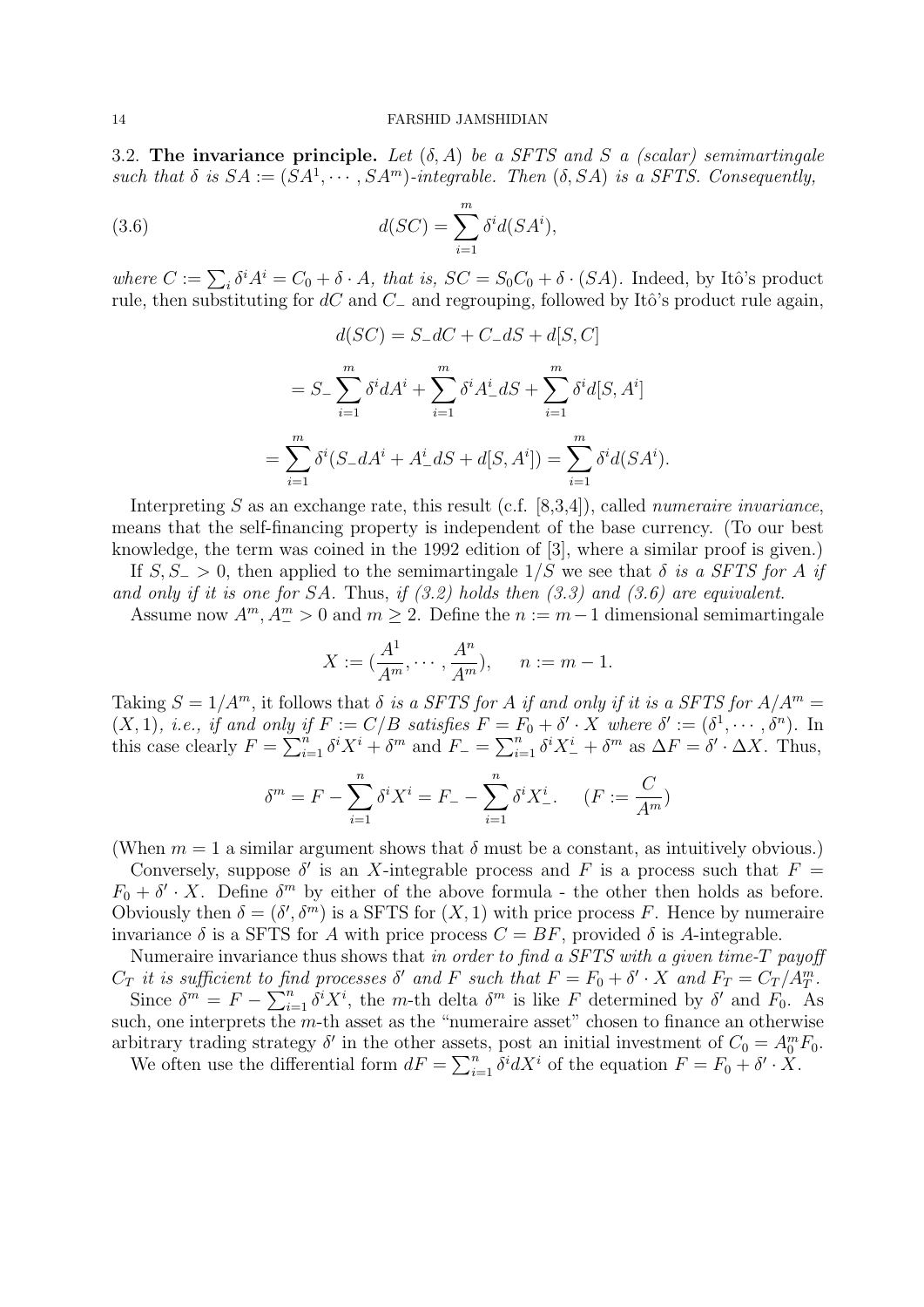3.3. Arbitrage-free semimartingales and uniqueness. We call a semimartingale  $A =$  $(A^1, \dots, A^m), m \ge 2$ , arbitrage free if there exists a positive semimartingale S with  $S_{-} > 0$ such that  $SA<sup>i</sup>$  are martingales for all i. Such a process S is called a state price density or deflator for A. The law of one price (with bounded deltas) justifies the terminology:

If A is arbitrage free and  $\delta$  is a bounded SFTS for A then SC is a martingale where  $C := \sum_{i=1}^{m} \delta^i A^i$ ; consequently  $C = 0$  if  $C_T = 0$ .

Indeed, by numeraire invariance  $\delta$  is then a SFTS for SA with price process SC. Hence by Sec. 3.1, SC is a martingale, implying  $SC = 0$  if  $C_T = 0$ , and with it  $C = 0$ , as claimed.

A simple and well-known argument yields that if  $A^m$ ,  $A^m_{-} > 0$  then A is arbitrage free if and only if there exists an equivalent probability measure  $\mathbb Q$  such that X is a  $\mathbb Q$ -martingale, where  $X := (\frac{A^1}{A^m}, \cdots \frac{A^n}{A^m}), n := m - 1$ . Numeraire invariance then implies that  $C/A^m$  is a Q-martingale for the price process  $C := \sum_i \delta^i A^i$  of any bounded SFTS  $\delta$ , and hence

$$
C_t = A_t^m \mathbb{E}^{\mathbb{Q}}[\frac{C_T}{A_T^m} | \mathcal{F}_t].
$$

Indeed, by numeraire invariance,  $\delta$  is a SFTS for  $A/A^m$  with price process  $C/A^m$ . Hence,  $C/A^m$  is a Q-martingale by Sec 3.1 applied in measure Q since  $A/A^m$  is, as claimed.

Suppose X is a Q-square-integrable martingale and  $\delta^i$  are bounded for  $i \leq n$ . Then  $F :=$  $C/A^m$  is a Q-square-integrable martingale since  $dF = \sum_{i=1}^n \delta^i dX^i$  by numeraire invariance. Moreover,  $d\langle F \rangle^{\mathbb{Q}} = \sum_{ij=1}^n \delta^i \delta^j d\langle X^i, X^j \rangle^{\mathbb{Q}}$ . Thus, if  $\langle \overline{X}^i \rangle^{\mathbb{Q}}$  are absolutely continuous and the  $n \times n$  matrix  $\left(\frac{d}{dt}\langle X^i, X^j\rangle^{\mathbb{Q}}\right)$  is nonsingular, then given any random variable R, there exists at most one SFTS  $\delta$  for A such that  $\sum_{i=1}^{m} \delta_T^i A_T^i = R$  and  $\delta^i$  are bounded for  $i \leq n$ .

3.4. Projective continuous Markovian SFTS. Let  $X = (X^1, \dots, X^n)$  be a continuous vector martingale. In this subsection  $x \in \mathbb{R}^n_+$  if  $X > 0$  (the main case of interest), otherwise  $x \in \mathbb{R}^n$ . Let  $g(x)$  be a Borel function of linear growth (so  $\mathbb{E}|g(X_T)| < \infty$ ), and  $f(t,x)$  be a continuous function,  $C^{1,2}$  on  $t < T$ . Set  $m := n + 1$  and define the  $C^1$  functions

(3.7) 
$$
\delta_i(t,x) := \frac{\partial f}{\partial x_i}(t,x), \quad i \leq n, \qquad \delta_m(t,x) := f(t,x) - \sum_{i=1}^n \delta_i(t,x)x_i,
$$

and the continuous vector process

(3.8) 
$$
\delta = (\delta^1, \cdots, \delta^m), \qquad \delta_t^i := \delta_i(t, X_t).
$$

First suppose that

(3.9) 
$$
f(t, X_t) = \mathbb{E}[g(X_T) | \mathcal{F}_t].
$$

<sup>&</sup>lt;sup>2</sup>Indeed, first assume A is arbitrage-free and let S be a state price density. The martingale  $M := \frac{SA^m}{\mathbb{E}[S_0A_0^m]}$ clearly satisfies  $\mathbb{E} M_T = 1$ . Hence the equivalent measure Q defined by  $d\mathbb{Q} = M_T d\mathbb{P}$  is a probability measure. Since  $MX^i = \frac{SA^i}{\mathbb{E}[S_0A_0^m]}$  is a martingale,  $X^i$  is a Q-martingale by the Bayes' rule. Conversely, assume  $X^i$  are Q-martingales for some Q. Define  $M_t := \mathbb{E}[\frac{d\mathbb{Q}}{d\mathbb{P}} | \mathcal{F}_t] > 0$ . Then (the right continuous version of)  $M = (M_t)$  is a martingale (so  $M_{-} > 0$ ). By the Bayes' rule  $MX^i$  are martingales since  $X^i$  are  $\mathbb{Q}$ martingales . Set  $S := M/A^m$ . Then  $S, S_{-} > 0$  and  $SA^{i} = MX^{i}$ . Thus S is a deflator, as desired. Further, since SC is a martingale for any bounded SFTS  $\delta$ , by the Bayes' rule  $SC/M = C/A<sup>m</sup>$  is a Q-martingale.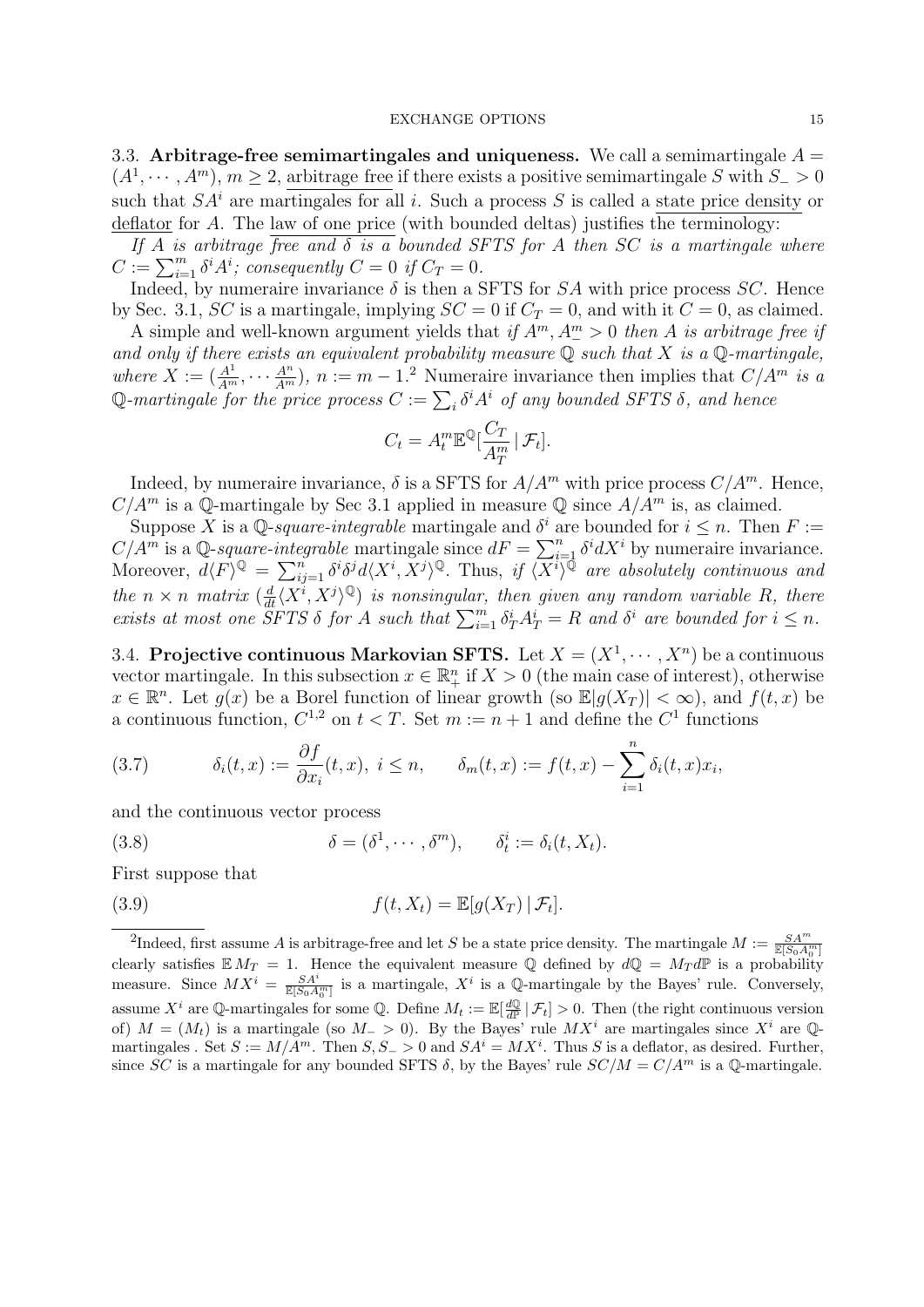Then the process  $F := (f(t, X_t))$  is a martingale, and since  $X^i$  are too, Itô's formula yields,

(3.10) 
$$
dF_t = \sum_{i=1}^n \frac{\partial f}{\partial x_i}(t, X_t) dX_t^i,
$$

and

(3.11) 
$$
\frac{\partial f}{\partial t}(t, X_t)dt + \frac{1}{2}\sum_{i,j=1}^n \frac{\partial^2 f}{\partial x_i \partial x_j}(t, X_t)d[X^i, X^j]_t = 0.
$$

Clearly  $F_T = g(X_T)$  and (3.10) implies  $\delta$  is a SFTS for  $(X, 1)$  with price process F.

Conversely, suppose that  $f(t, x)$  satisfies (3.11) or by Itô's formula equivalently (3.10). By (3.10)  $\delta$  is a SFTS for  $(X, 1)$  with price process  $F := f(t, X_t)$ . Thus by Sec. 3.1, if  $\delta_i(t, x)$  are bounded then F is a martingale and if further  $f(T, x) = q(x)$  then (3.9) holds. Moreover, as in Sec 3.3,  $\delta$  given by (3.8) is then the *unique* bounded SFTS for  $(X, 1)$  with payoff  $g(X_T)$ , provided  $d[X^i, X^j] = X^i X^j \sigma^{ij} dt$  for some nonsingular matrix process  $(\sigma_t^{ij})$  $\binom{ij}{t}$ .

3.5. Example: projective deterministic volatility. Let  $X = (X^1, \dots, X^n) > 0$  be a continuous n-dimensional martingale such that

(3.12) 
$$
d[X^i, X^j]_t = X^i_t X^j_t \sigma_{ij}(t) dt
$$

for some  $n^2$  deterministic continuous functions  $\sigma_{ij}(t)$ . So,  $d[\log X^i, \log X^j]_t = \sigma_{ij}(t)dt$ . Conditioned on  $\mathcal{F}_t$  and unconditionally,  $X_T/X_t$  is then multivariately lognormally distributed, with mean  $(1, \dots, 1)$  and log-covariance matrix  $\left(\int_t^T \sigma_{ij}(s)ds\right)$ . Let  $P(t,T,z)$ , denote its distribution function. Let  $q(x)$  be a Borel function of linear growth. Define the function

(3.13) 
$$
f(t,x) := \mathbb{E}[g(x_1 \frac{X_T^1}{X_t^1}, \cdots, x_n \frac{X_T^n}{X_t^n})].
$$

Obviously  $f(T, x) = q(x)$ . Clearly  $f(t, x)$  can also be represented in two other ways as

$$
f(t,x) = \int_{\mathbb{R}^n_+} g(x_1 z_1, \cdots, x_n z_n) P(t,T,dz) = \mathbb{E}[g(x_1 \frac{X_T^1}{X_t^1}, \cdots, x_n \frac{X_T^n}{X_t^n}) | \mathcal{F}_t].
$$

Eq. (3.9) holds by the second equality, and  $f(t, x)$  is  $C<sup>1</sup>$  in t and smooth (even analytic) in x on  $t < T$  as seen by changing variable in the integral to  $y^i = x^i z^i$  and differentiating under the integral sign in the first equality. Therefore by  $(3.11)$ ,  $f(t, x)$  satisfies the PDE

(3.14) 
$$
\frac{\partial f}{\partial t} + \frac{1}{2} \sum_{i,j=1}^{n} \sigma_{ij}(t) x_i x_j \frac{\partial^2 f}{\partial x_i \partial x_j} = 0
$$

on the support of X, (3.10) holds, and  $\delta$  is a SFTS for  $(X, 1)$  with price process  $F :=$  $(f(t, X_t))$ , a martingale by (3.9). If  $g(x)$  is dx-absolutely continuous with bounded partials ∂g  $\frac{\partial g}{\partial x_i}$  (as  $L^1_{\text{loc}}$ <sup>1</sup><sub>loc</sub> functions) then  $g(x)$  has linear growth,  $\mathbb{E}[g(X_T)|^p < \infty$  for  $p > 0$ , and

$$
\frac{\partial f}{\partial x_i}(t,x) = \mathbb{E}[\frac{X_T^i}{X_t^i} \frac{\partial g}{\partial x_i}(x_1 \frac{X_T^1}{X_t^1}, \cdots, x_n \frac{X_T^n}{X_t^n})].
$$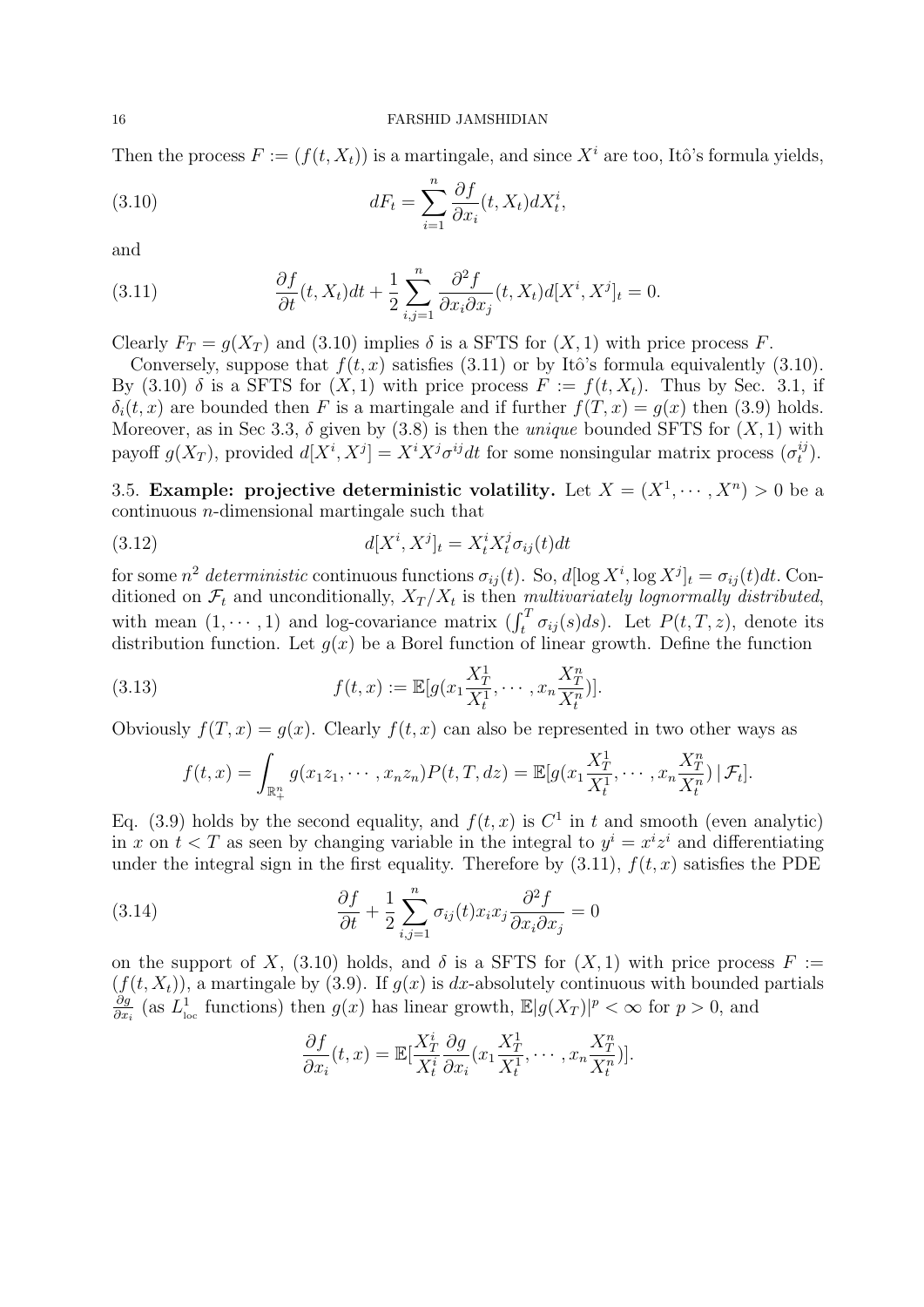Thus  $\delta_i(t,x) = \frac{\partial f}{\partial x_i}(t,x)$  are bounded. If  $g(x) - \sum \frac{\partial g}{\partial x_i}x_i$  is bounded then so is  $\delta_m(t,x)$  as

$$
\delta_m(t,x) = \mathbb{E}[g(x\frac{X_T}{X_t}) - \sum_{i=1}^n \frac{\partial g}{\partial x_i}(x\frac{X_T}{X_t})\frac{X_T^i}{X_t^i})].
$$

It further follows that if  $f(t, x)$  is any  $C^{1,2}$  function with bounded paritals  $\frac{\partial f}{\partial x_i}(t, x)$ satisfying  $f(T, x) = 0$  for all x and the PDE (3.14), then  $F := (f(t, X_t)) = 0$ . Indeed, (3.10) then holds by PDE (3.14) and Itô's formula, implying  $F$  is a square-integrable martingale since X is; thus  $F = 0$  since  $F_T = 0$ . As such,  $f(t, x) = 0$  identically if the support of  $X_t$  equals  $\mathbb{R}^n_+$  for every t. This is so if the matrix  $(\sigma_{ij}(t))$  is nonsingular at least near 0, and it is "generically" so even when the matrix has rank 1 but is time dependent.

3.6. Projective continuous SDE SFTS. Continuous Markovian positive martingales  $X = (X^1, \dots, X^n)$  often arise as solutions to an SDE system of the form

(3.15) 
$$
dX_t^i = X_t^i \sum_{j=1}^k \varphi_{ij}(t, X_t) dW_t^j,
$$

where  $W^1, \dots, W^k$  are independent Brownian motions and  $\varphi_{ij}(t, x), x \in \mathbb{R}^n_+$ , are continuous bounded functions. As is well known, for each  $s \leq T$  and  $x \in \mathbb{R}^n_+$ , there is a unique continuous semimartingale  $X^{s,x} = (X^{s,x}_t)$  $t^{s,x}$ ) on [s, T] with  $X_s^{s,x} = x$  satisfying this SDE; moreover  $X^{s,x}$  is a positive square-integrable martingale (in fact in all  $\mathcal{H}^p$ ) since  $\varphi_{ij}(t,x)$ are bounded. Fixing an  $X_0 \in \mathbb{R}^n_+$ , the solution on  $[0, T]$  starting at  $X_0$  at time 0 is denoted  $X = X^{0,X_0}$ . The Markov property holds: for any Borel function  $g(x)$  of linear growth,

(3.16) 
$$
\mathbb{E}[g(X_T) | \mathcal{F}_t] = f(t, X_t), \text{ where } f(t, x) := \mathbb{E} g(X_T^{t, x}).
$$

Clearly  $f(T, x) = g(x)$ . (Intuitively,  $f(t, x) = \mathbb{E}[g(X_T) | X_t = x]$ .)

Thus if we assume  $\varphi_{ij}(t,x)$  are sufficiently regular so that  $f(t,x)$  is  $C^{1,2}$  on  $t < T$  for every bounded (hence of linear growth) Borel function  $q(x)$ , then the assumptions of Sec. 2.4 are satisfied and the conclusions hold. In particular (3.10) then holds, and since

$$
d[X^i, X^j] = X^i X^j \sigma_{ij}(t, X) dt, \text{ where } \sigma_{ij}(t, x) := \sum_{l=1}^k \varphi_{il}(t, x) \varphi_{jl}(t, x),
$$

it follows from (3.11) that, at least on the support of X,  $f(t, x)$  satisfies the PDE

(3.17) 
$$
\frac{\partial f}{\partial t}(t,x) + \frac{1}{2} \sum_{i,j=1}^{n} x_i x_j \sigma_{ij}(t,x) \frac{\partial^2 f}{\partial x_i \partial x_j}(t,x) = 0.
$$

In the deterministic volatility case the functions  $\varphi_{ij}$  and hence  $\sigma_{ij}$  are independent of x and simply  $X_T^{t,x} = xX_T/X_t$ , explaining why in this special case  $f(t,x)$  is also given by (3.13).

In general, if  $q(x)$  is absolutely continuous with bounded derivatives and the probability transition function of  $X$  is sufficiently regular, one shows as in the deterministic volatility case that the x-partials of  $f$  (the deltas) are bounded and thereby concludes uniqueness.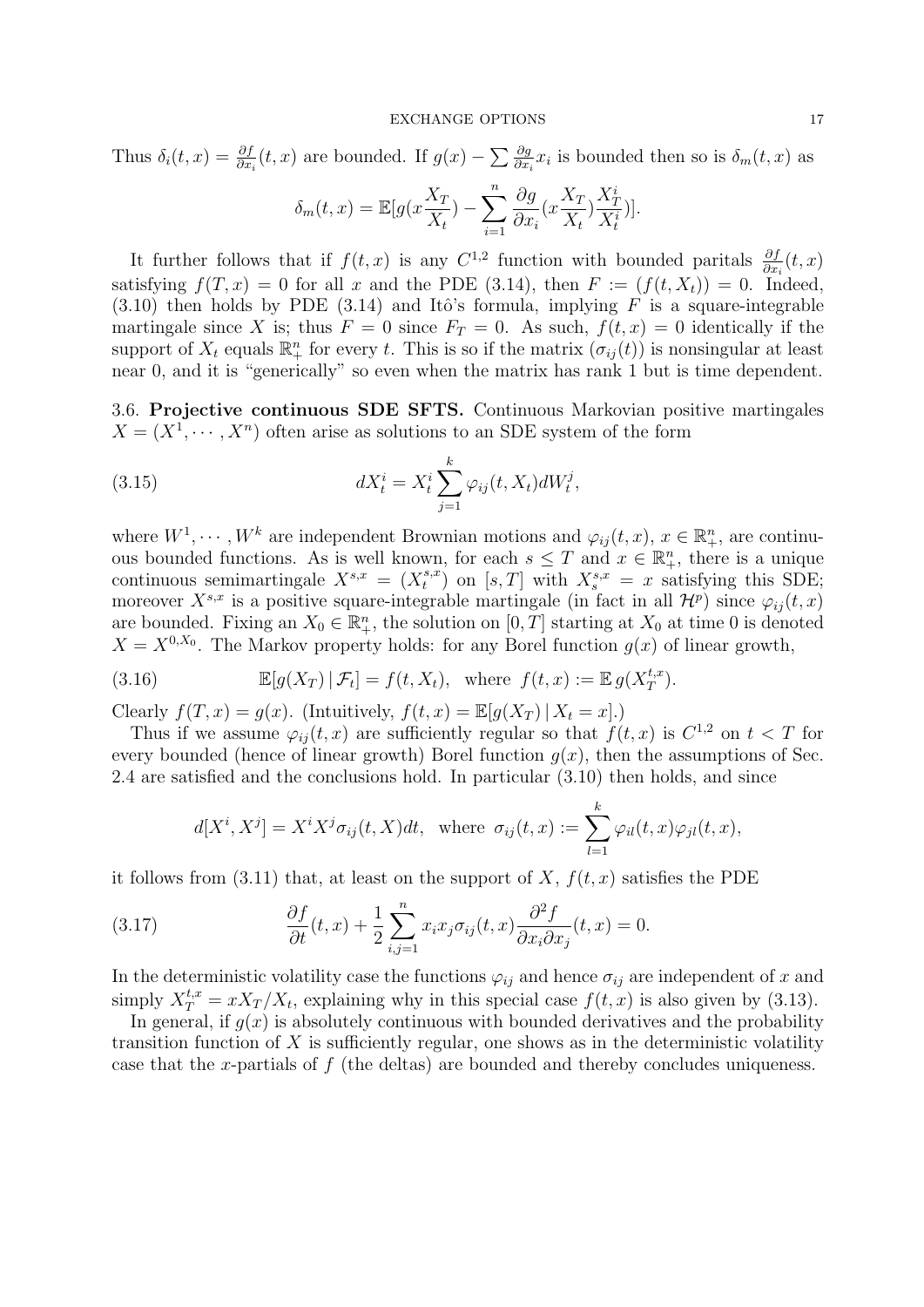If  $\sigma_{ii}(t, x)$  are homogenous of degree 0 in x, then (assumed) uniqueness and symmetry of PDE (3.17) under dilation in x imply that  $f(t, x)$  is homogenous of degree 1 in x if  $q(x)$ is so. By Euler's formula then  $\delta_m(t,x) = 0$  in (3.7), implying  $(\delta^1, \dots, \delta^n)$  is a SFTS for X.

3.7. Homogenous continuous Markovian SFTS. Let  $A = (A^1, \dots, A^m)$  be a semimartingale with  $A, A_{-} > 0$  such that  $X^{i} := A^{i}/A^{m}$  are Itô processes following

(3.18) 
$$
dX_t^i = X_t^i \sum_{j=1}^k \varphi_t^{ij} (dZ_t^j + \phi^j dt), \qquad (i = 1, \cdots, n := m - 1)
$$

where  $Z<sup>j</sup>$  are independent Brownian motions and  $\phi<sup>j</sup>$ ,  $\varphi<sup>ij</sup>$  are locally bounded predictable processes with  $\varphi^{ij}$  bounded and  $\mathbb{E} e^{\frac{1}{2}\sum_j \int_0^T (\phi_t^j)^2 dt} < \infty$ . Define the martingale

(3.19) 
$$
M := \mathcal{E}(-\sum_{j=1}^k \int \phi^j dZ^j) = e^{-\sum_{j=1}^k (\int \phi^j dZ^j + \frac{1}{2} \int (\phi^i)^2 dt)},
$$

and the measure Q by  $dQ = M_T dP$ . Then  $W^i := Z^i + \int \phi^i dt$  are Q-Brownian motions and are Q-independent since  $[W^k, W^l] = 0$  for  $k \neq l$ . Hence  $X^i$  are Q-square-integrable martingales as  $dX^i = X^i \sum_{j=1}^k \varphi^{ij} dW^j$  and  $\varphi^{ij}$  are bounded. Thus A is arbitrage-free.

Now let  $h(a)$ ,  $a \in \mathbb{R}_+^m > 0$ , be a homogenous function of linear growth. Define  $g(x) :=$  $h(x,1), x \in \mathbb{R}^n_+$ . Assume further that  $\varphi_t^{ij} = \varphi_{ij}(t, X_t)$  for some continuous bounded functions  $\varphi_{ij}(t, x)$ . Then (3.15) holds, hence Sec. 3.6 applied under measure Q shows that X is Q-Markovian in that  $\mathbb{E}^{\mathbb{Q}}[g(X_T) | \mathcal{F}_t] := f(t, X_t)$  where  $f(t, x) = \mathbb{E}^{\mathbb{Q}}g(X_T^{t, x})$  $(T^{t,x}_T)$ , as in (3.16). Thus by Sec 3.6, equations (3.10) and (3.11) of Sec. 3.4 hold and  $\delta$  as defined in (3.8) is a SFTS for  $(X, 1)$ . Therefore by numeraire invariance  $\delta$  is a SFTS for A with price process  $C = A^m F$ . The homogeneity of  $h(a)$  further implies  $C_T = A_T^m g(X_T) = h(A_T)$ .

We have thus constructed a SFTS with the given payoff  $h(A_T)$ . As in Sec. 3.5 or 3.6 we ensure its boundedness by requiring the x-partials of  $g(x)$  or equivalently a-partials of  $h(a)$ (as  $L<sub>loc</sub>$  functions) be bounded, and thereby get unique pricing. For (very) low dimensions  $n$ , the PDE  $(3.17)$  is suitable for numerical valuation in absence of a closed-form solution.

Although the option price process and the deltas are already found, let us also consider the homogenous option price function advertised in Sec. 3.1, and now naturally defined by

$$
c(t,a) := a_m f(t, \frac{a^1}{a^m}, \cdots, \frac{a^n}{a^m}).
$$

Then  $C_t = c(t, A_t)$ . Agreeably,  $\delta_t^i = \frac{\partial c}{\partial a}$  $\frac{\partial c}{\partial a_i}(t, A_t)$  by (3.7). (For  $i = m$  use Euler's formula for  $c(t, a)$ ). By the continuity of X and (3.7),  $\delta_t^i = \frac{\partial c}{\partial a}$  $\frac{\partial c}{\partial a_i}(t, A_{t-})$  too. Therefore by Itô's formula,

(3.20) 
$$
\frac{\partial c}{\partial t}(t, A_{t-})dt + \frac{1}{2}\sum_{i,j=1}^m \frac{\partial^2 c}{\partial a_i \partial a_j}(t, A_{t-})d[A^i, A^j]_t^c = 0.
$$

(The sum of jumps term in Itô's formula drops out since  $\Delta C = \sum \delta^i \Delta A^i$ .) This yields the PDE  $\frac{\partial c}{\partial t} + \frac{1}{2}$  $\frac{1}{2}\sum_{i,j}a_{i}a_{j}\sigma_{ij}^{A}(t,a)\frac{\partial^{2}c}{\partial a_{i}\partial b_{j}}$  $\frac{\partial^2 c}{\partial a_i \partial a_j} = 0$  for the special case  $d[A^i, A^j]_t = A^i_t A^j_t \sigma^A_{ij}(t, A_t) dt$  for some functions  $\sigma_{ij}^A(t, a)$ . The quotient-space PDE (3.17) is more fundamental for it holds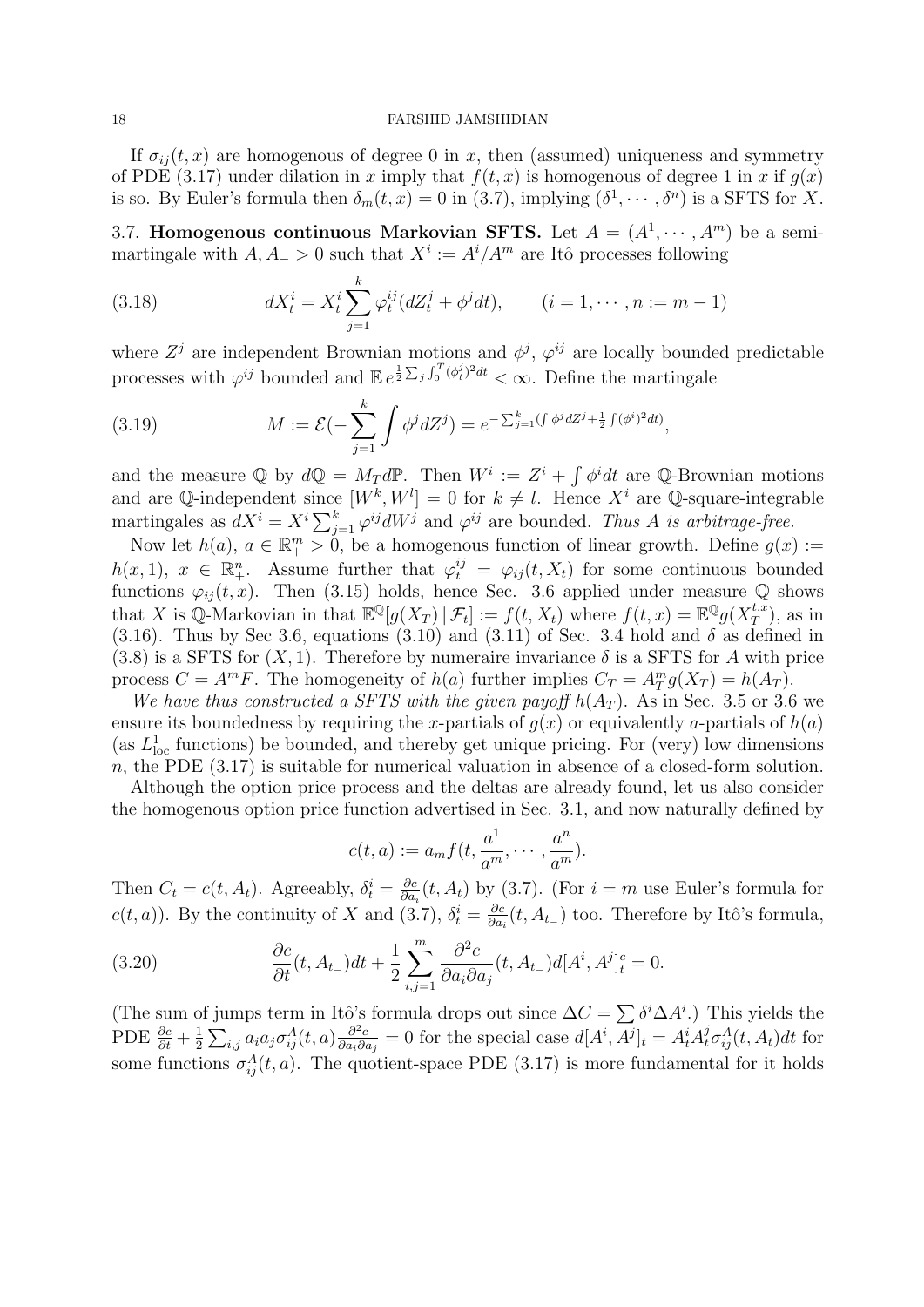in general (even when A is discontinuous) and has one lower dimension. Change of variable  $L^i = \frac{X^i}{X^{i+1}} - 1$   $(i < n)$ ,  $L^n = X^n - 1$ , transforms (3.17) to the <u>Libor market model</u> PDE.

3.8. Multivariate Poisson predictable representation. Let  $P = (P^1, \dots, P^k)$  be a vector of independent Poisson processes  $P^i$  with intensities  $\lambda_i > 0$ . For any  $C^1$  in t function  $u(t,p), p \in \mathbb{R}^k$ , the process  $u(t, P) = (u(t, P_t))$  is a finite activity semimartingale, and using  $[P^i, P^j] = 0$ , one has  $\Delta u(t, P) = \sum_i \Delta_i u(t, P) \Delta P^i$ , where

(3.21) 
$$
\Delta_i u(t, p) := u(t, p_1, \cdots, p_i + 1, \cdots p_n) - u(t, p)
$$

denotes the *i*-th forward partial difference of  $u(t, p)$  in p. This in turn readily implies

(3.22) 
$$
du(t, P) = \frac{\partial u}{\partial t}(t, P_-)dt + \sum_{i=1}^k \Delta_i u(t, P_-)dP^i.
$$

Let  $v(p)$ ,  $p \in \mathbb{R}^k$ , be a function of exponential linear growth. Define the function

(3.23) 
$$
u(t,p) := \sum_{q_1,\dots,q_k=0}^{\infty} v(p+q) \prod_{i=1}^k \frac{\lambda_i^{q_i}}{q_i!} (T-t)^{q_i} e^{-\lambda_i (T-t)}.
$$
  $(p \in \mathbb{R}^k)$ 

Clearly,  $u(T, p) = v(p)$ . Since the unconditional distribution of  $P_{T-t}$  is Poisson and is the same as the distribution of  $P_T - P_t$  conditioned on  $\mathcal{F}_t$ , we have

$$
u(t, p) = \mathbb{E}[v(p + P_T - P_t)] = \mathbb{E}[v(p + P_T - P_t) | \mathcal{F}_t].
$$

Hence,  $u(t, P_t) = \mathbb{E}[v(P_T) | \mathcal{F}_t]$ . (Intuitively,  $u(t, p) = \mathbb{E}[v(P_T) | P_t = p]$ .) Thus the process

(3.24) 
$$
F = (F_t), \quad F_t := u(t, P_t) = \mathbb{E}[v(P_T) | \mathcal{F}_t]
$$

is a martingale. But so are  $P^j - \lambda_j t$ . Therefore in view of (3.22) it follows that

(3.25) 
$$
dF = \sum_{i=1}^{k} \Delta_i u(t, P_-) d(P^i - \lambda_i t).
$$

and  $u(t, p)$  satisfies the partial difference equation

(3.26) 
$$
\frac{\partial u}{\partial t}(t, P_{t-}) + \sum_{i=1}^k \lambda_i \Delta_i u(t, P_{t-}) = 0.
$$

Since  $F_T = v(P_T)$  and  $F_0 = u(0,0)$ , combining (3.23) and (3.25) yields the representation

$$
(3.27) \t v(P_T) = \sum_{q_1,\dots,q_k=0}^{\infty} v(q_1,\dots,q_k) \prod_{i=1}^k \frac{\lambda_i^{q_i}}{q_i!} T^{q_i} e^{-\lambda_i T} + \sum_{i=1}^k \int_0^T \Delta_i u(t,P_{t-}) d(P_t^i - \lambda_i t).
$$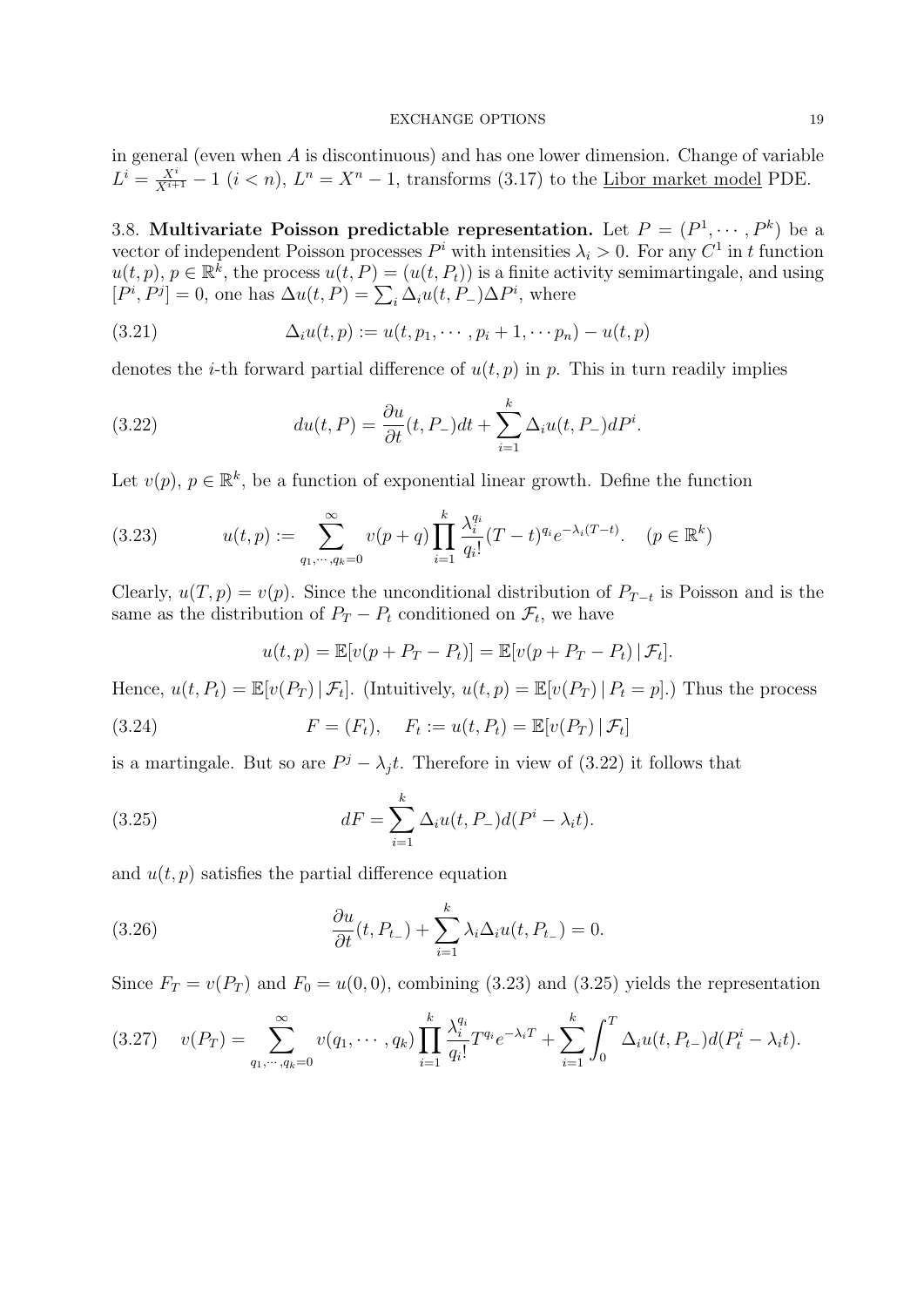3.9. Projective exponential-Poisson SFTS. Let  $P = (P^1, \dots, P^k)$  be a vector of independent Poisson processes  $P^j$  with intensities  $\lambda_j > 0$ . Let  $X_0 \in \mathbb{R}^n_+$ ,  $n \geq k$ , and  $\beta = (\beta_{ij})$ be an  $n \times k$  matrix such that the  $n \times k$  matrix  $(e^{\beta_{ij}} - 1)$  has full rank. Then the processes  $X^i := (x_i(t, P_t)), i = 1, \dots, n$ , are square-integrable martingales (in fact in all  $\mathcal{H}^p$ ), where

(3.28) 
$$
x_i(t, p) := X_0^i \exp(\sum_{j=1}^k (\beta_{ij} p_j - (e^{\beta_{ij}} - 1)\lambda_j t)). \quad (p \in \mathbb{R}^k)
$$

Since

$$
\frac{\partial x_i}{\partial t}(t, p) = -x_i(t, p) \sum_{j=1}^k (e^{\beta_{ij}} - 1) \lambda_j, \quad \Delta_j x_i(t, p) = x_i(t, p) (e^{\beta_{ij}} - 1),
$$

it follows from  $(3.22)$  (or easily also from Itô's formula) that

(3.29) 
$$
dX^{i} = X_{-}^{i} \sum_{j=1}^{k} (e^{\beta_{ij}} - 1) d(P^{j} - \lambda_{j} t). \qquad (X_{t}^{i} := x_{i}(t, P_{t}))
$$

Let  $\alpha = (\alpha_{ij})$  be any  $n \times k$  matrix such that  $\sum_i (e^{\beta_{il}} - 1)\alpha_{ij} = \delta_{jl}$ , all  $1 \le j, l \le k$ . Then

(3.30) 
$$
d(P^j - \lambda_j t) = \sum_{i=1}^n \alpha_{ij} \frac{dX^i}{X^i_-}.
$$

Now let  $g(x)$ ,  $x \in \mathbb{R}_+^n$ , be a function of linear growth, define the function

$$
v(p) := g(x_1(T, p), \cdots, x_n(T, p)), \qquad (p \in \mathbb{R}^n)
$$

and the function  $u(t, p)$  by (3.23). By Sec. 3.8,  $F := (u(t, P_t))$  is a martingale with  $F_T = v(P_T) = g(X_T)$  and is represented as (3.25). Substituting (3.30) into (3.25) yields

(3.31) 
$$
dF = \sum_{i=1}^{n} \delta^{i} dX^{i},
$$

where

(3.32) 
$$
\delta_t^i := \frac{1}{X_{t-}^i} \sum_{j=1}^k \alpha_{ij} \Delta_j u(t, P_{t-}).
$$

Thus,  $\delta = (\delta^1, \dots, \delta^m)$  is a SFTS for  $(X, 1)$  where  $m := n + 1$  and  $\delta^m := F - \sum_{i=1}^n \delta^i X^i$ . It is more desirable to express  $\delta$  in term of X. One has  $u(t, p) = f(t, x(t, p))$ , where

$$
(3.33) \t f(t,x) := \mathbb{E}[g(x\frac{X_T}{X_t})] = \mathbb{E}[g(x\frac{X_T}{X_t}) | \mathcal{F}_t] =
$$
  

$$
\sum_{q_1,\dots,q_n=0}^{\infty} g(x_1 e^{\sum_{j=1}^n (\beta_{1j}q_j - (e^{\beta_{1j}} - 1)\lambda_j(T - t))}, \dots, x_n e^{\sum_{j=1}^n (\beta_{nj}q_j - (e^{\beta_{nj}} - 1)\lambda_j(T - t))}) \prod_{i=1}^n \frac{\lambda_i^{q_i}}{q_i!} (T - t)^{q_i} e^{-\lambda_i(T - t)}.
$$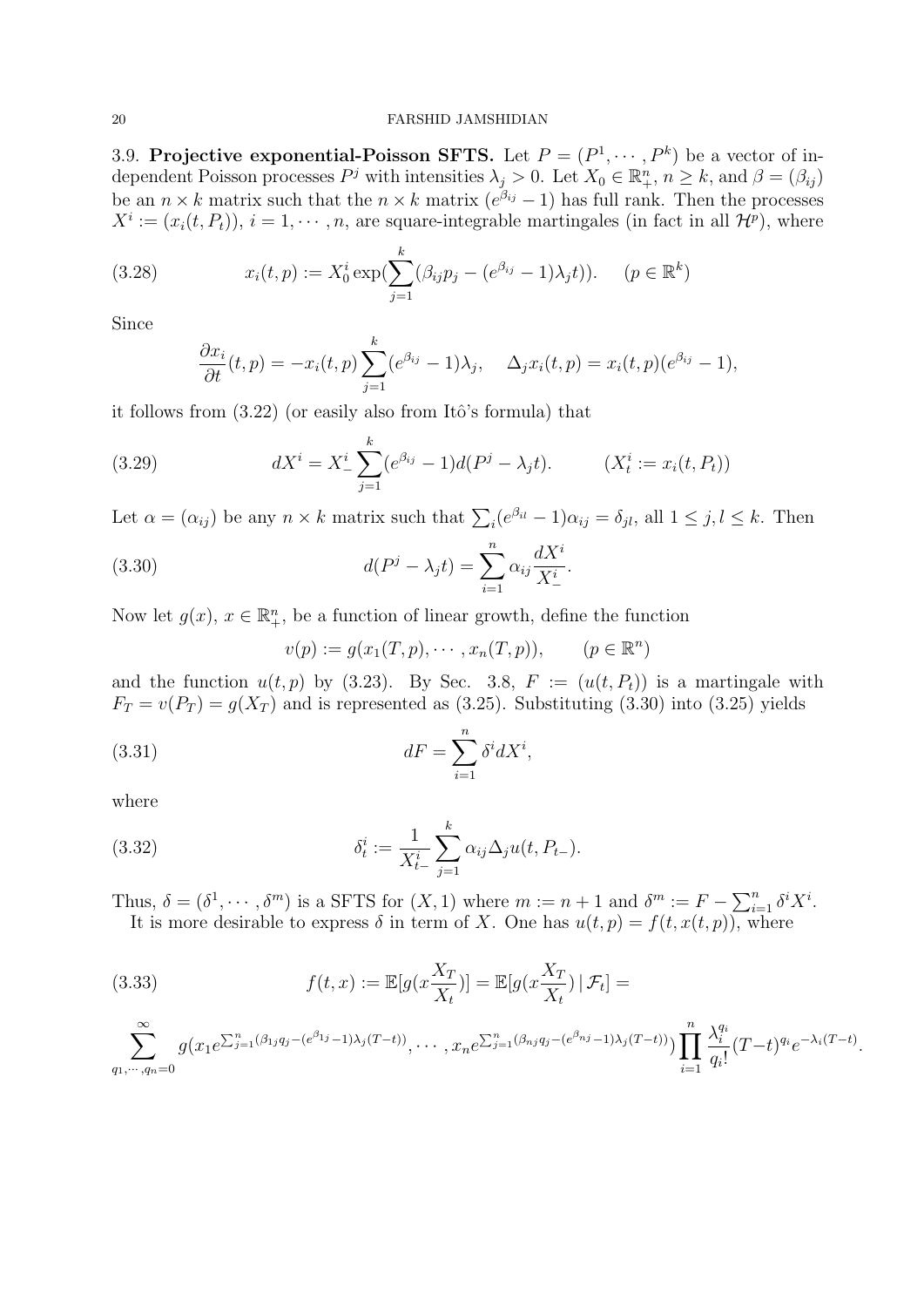The equalities follows from the definition of  $v(p)$  above and of  $u(t, p)$  in (3.23) together with the two formulae following it.<sup>3</sup> We clearly have  $f(T, x) = q(x)$  and

(3.34) 
$$
F_t := u(t, P_t) = f(t, X_t) = \mathbb{E}[g(X_T) | \mathcal{F}_t].
$$

Since  $u(t, p) = f(t, x(t, p))$ , the deltas in (3.32) are given by partial differences of  $f(t, x)$  as

(3.35) 
$$
\delta_t^i = \delta_i(t, X_{t-}), \text{ where } \delta_i(t, x) := \frac{1}{x_i} \sum_{j=1}^k \alpha_{ij} (f(t, e^{\beta_{1j}} x_1, \cdots, e^{\beta_{nj}} x_n) - f(t, x)).
$$

We have unique pricing since  $(X, 1)$  is arbitrage-free (as  $X<sup>i</sup>$  are martingales). Specifically, if  $\hat{\delta}$  is another SFTS for  $(X,1)$  with payoff  $\hat{F}_T = g(X_T)$ , then  $\hat{F} := \sum_{i=1}^n \hat{\delta}^i X^i + \hat{\delta}^m = F$ provided that either all  $\hat{\delta}^i$ ,  $i \leq n$  are bounded or all  $\hat{\delta}^i - \delta^i$ ,  $i \leq n$  are bounded.

Indeed, then  $\hat{F} = \hat{F}_0 + \hat{\delta}' \cdot X$  is a martingale since X is a square-integrable integrable (in the second case, use also that F is a martingale). Hence  $\hat{F} = F$  as  $\hat{F}_T = F_T$ .

Moreover, if  $k = n$  we have unique hedging, i.e.,  $\hat{\delta} = \delta$  for any bounded SFTS  $\hat{\delta}$  for  $(X,1)$  with payoff  $\hat{F}_T = g(X_T)$ . Indeed,  $\hat{F} = F$ , as before; thus, setting  $\theta^i := \hat{\delta}^i - \delta^i$ , gives

$$
0 = d\langle \hat{F} - F \rangle = \sum_{i,j=1}^n \theta^i \theta^j d\langle X^i, X^j \rangle = \sum_{i,j=1}^n \theta^i \theta^j X^i \Big| X^j \Big| \sum_{l=1}^n (e^{\beta_{il}} - 1)(e^{\beta_{jl}} - 1)\lambda_l dt,
$$

the last equality following by (3.29). But the  $n \times n$  matrix  $\left(\sum_{l=1}^{n} (e^{\beta_{il}} - 1)(e^{\beta_{jl}} - 1)\lambda_l\right)_{i,j=1}^n$ is nonsingular. Therefore  $\theta^i = 0$ , i.e.,  $\hat{\delta}^i = \delta^i$  for  $i \leq n$ , implying  $\hat{\delta}^m = \delta^m$  too as  $\hat{F} = F$ .

One shows as in Sec. 2.4 that the processes  $\delta^i$  are bounded if  $\gamma_i(x)$  are bounded, where

$$
(3.36) \quad \gamma_i(x) := \frac{1}{x_i} \sum_{j=1}^k \alpha_{ij} (g(e^{\beta_{1j}} x_1, \cdots, e^{\beta_{nj}} x_n) - g(x)), \quad \gamma_m(x) := g(x) - \sum_{i=1}^n \gamma_i(x) x_i.
$$

3.10. Homogenous exponential Poisson SFTS. Let  $A > 0$  be an m-dimensional semimartingale with  $A_$  > 0 and set  $X := (A^i / A^m)_{i=1}^n$ ,  $n := m - 1$ , as before. Assume that

(3.37) 
$$
dX_t^i = X_{t-}^i \sum_{j=1}^k (e^{\beta_{ij}} - 1)(dP_t^j - \lambda_t^j dt),
$$

where  $1 \leq k \leq n$ ,  $\beta_{ij}$  are constants with the  $n \times k$  matrix  $(e^{\beta_{ij}} - 1)$  of full rank,  $\lambda^j > 0$  are bounded predictable processes, and  $P<sup>j</sup>$  are semimartingales with  $[P<sup>j</sup>, P<sup>l</sup>] = 0$  for  $j \neq l$  such that  $[P^j] = P^j$ ,  $P_0^j = 0$ , and  $P^j - \int \kappa^j dt$  are local martingales for some locally bounded predictable processes  $\kappa^j > 0$ . Assume further that  $\mathbb{E} \exp\left(\sum_{j=1}^k \int_0^T \left(\frac{\lambda_t^j}{\kappa_t^j} - 1\right)^2 \kappa_t^j dt\right) < \infty$ .

<sup>&</sup>lt;sup>3</sup>The projective option price function  $f(t,x) := \mathbb{E}[g(x \frac{X_T}{X_t})]$ , also encountered for the log-Gaussian case in (3.13), satisfies  $f(t, X_t) = \mathbb{E}[g(X_T) | \mathcal{F}_t]$  in general when X is the exponential of any *n*-dimensional process of independent increments (inhomogeneous Lévy process), but we no longer have hedging in general.